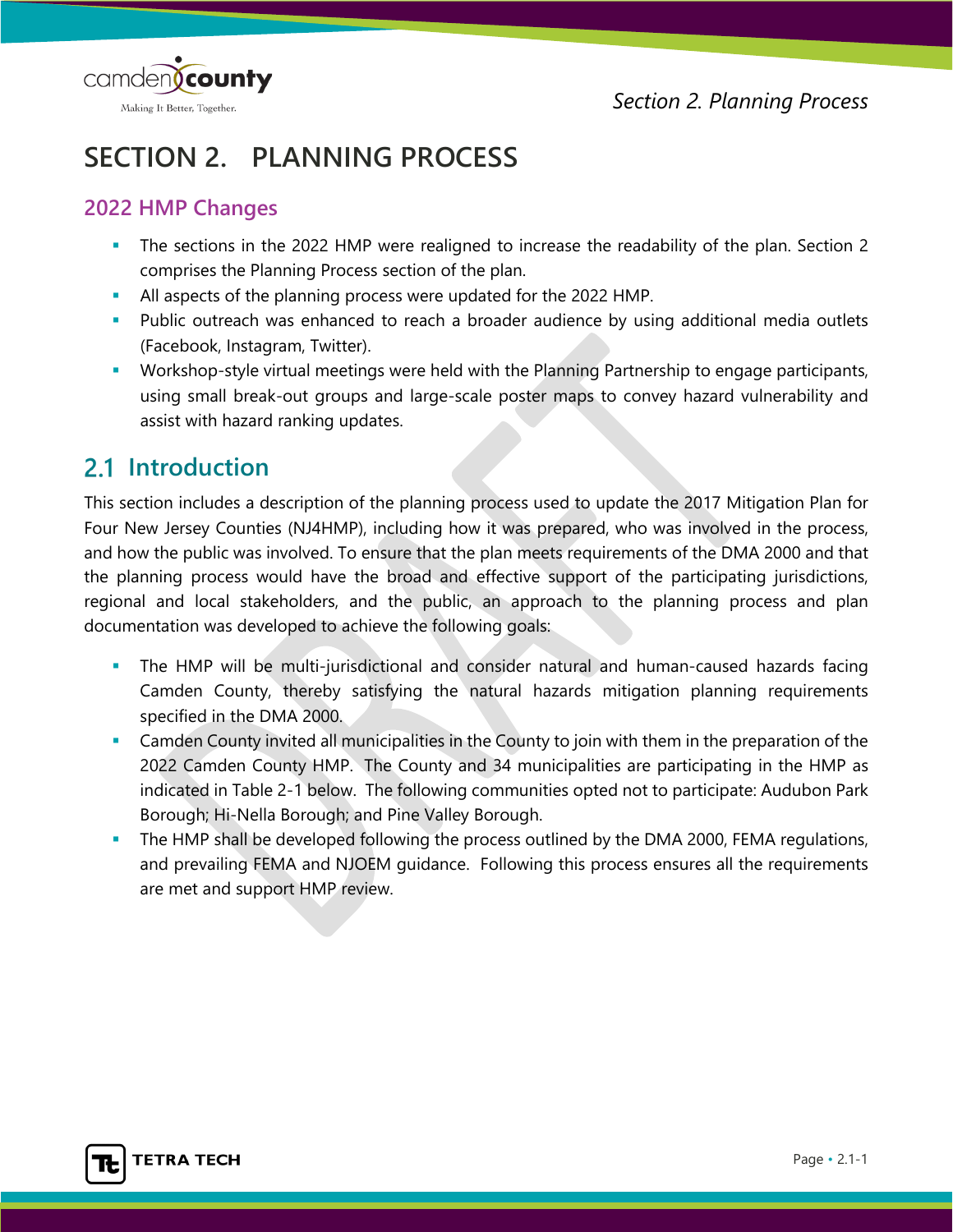

#### *Table 2-1. Participating Camden County Jurisdictions*

|                  | <b>Boroughs</b>      |  |
|------------------|----------------------|--|
| Audubon          | Lawnside             |  |
| Barrington       | Lindenwold           |  |
| <b>Bellmawr</b>  | Magnolia             |  |
| Berlin           | Merchantville        |  |
| <b>Brooklawn</b> | Mount Ephraim        |  |
| Chesilhurst      | Oaklyn               |  |
| Clementon        | Pine Hill            |  |
| Collingswood     | Runnemede            |  |
| Gibbsboro        | Somerdale            |  |
| Haddon Heights   | Stratford            |  |
| Haddonfield      | Tavistock            |  |
| Laurel Springs   | Woodlynne            |  |
|                  | <b>Townships</b>     |  |
| <b>Berlin</b>    | Pennsauken           |  |
| Cherry Hill      | Voorhees             |  |
| Gloucester       | Waterford            |  |
| Haddon           | Winslow              |  |
|                  | <b>Cities</b>        |  |
| Camden           | Gloucester           |  |
|                  | <b>Camden County</b> |  |

The Camden County HMP update was written using the best available information obtained from a wide variety of sources. Throughout the HMP update process, a concerted effort was made to gather information from local and regional agencies and staff, as well as stakeholders, federal and state agencies, and the residents of the County. The HMP Steering and Planning Committees, together called the Planning Partnership, solicited information from local agencies and individuals with specific knowledge of certain hazards and past historical events, as well as considering planning and zoning codes, ordinances, and other recent planning decisions. The hazard mitigation strategies identified in this HMP have been developed through an extensive planning process involving local, county and regional agencies, County residents and stakeholders.

This section describes the mitigation planning process, including (1) Organization of the Planning Process; (2) Stakeholder Outreach and Involvement; (3) Public Participation; (4) Integration of Existing Data, Plans, and Technical Information; (5) Integration with Existing Planning Mechanisms and Programs; and (6) Continued Public Involvement.

## **Organization of the Planning process**

Many parties supported the preparation of this HMP update: County officials, municipal officials, the Steering Committee, Planning Committee, stakeholders and planning consultant. This planning process

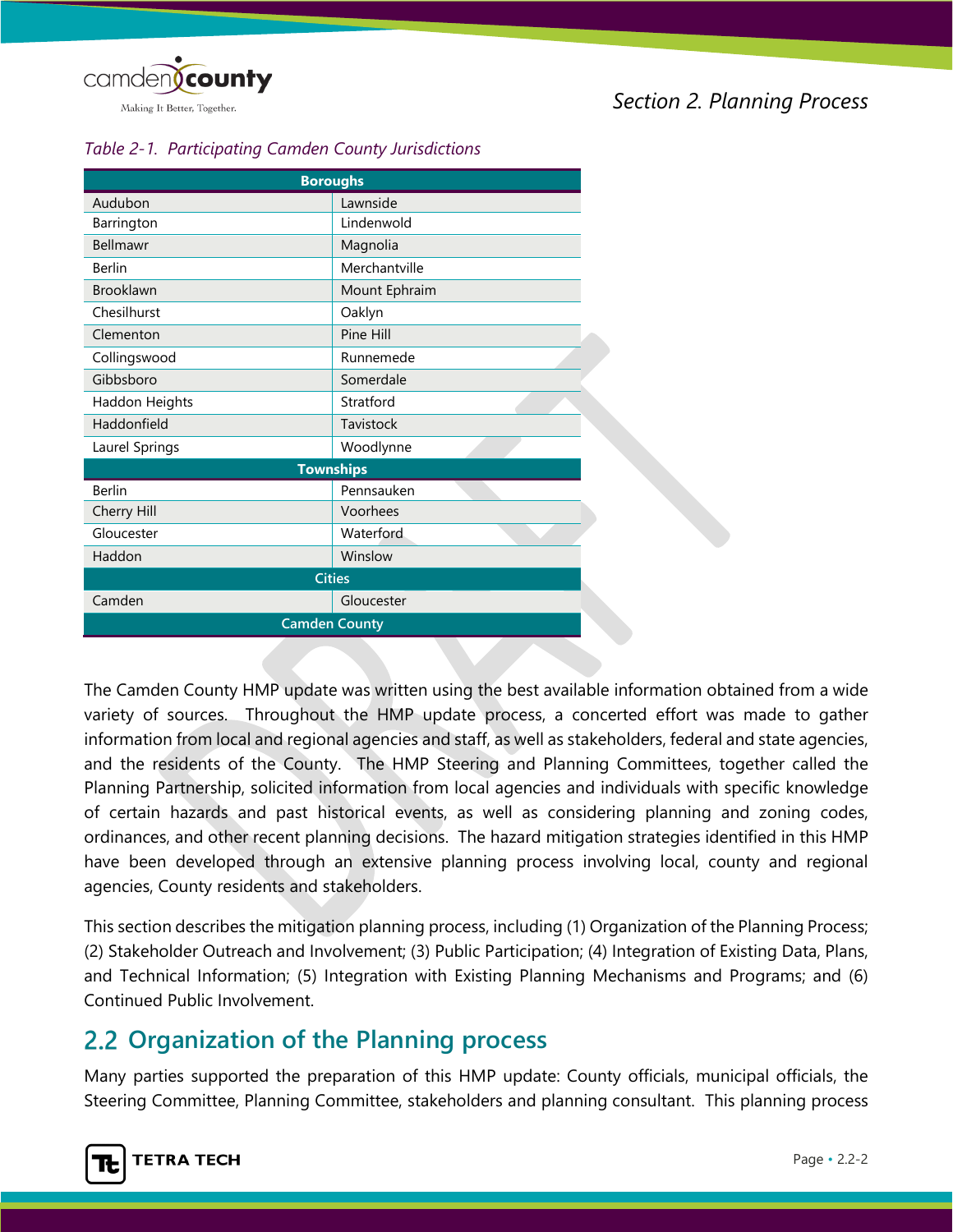

does not represent the start of hazard risk management in the County; rather it is part of an ongoing process that various State, County and local agencies and individuals have continued to embrace. A summary of the past and ongoing mitigation efforts is provided in Section 6 (Mitigation Strategy), as well as in Volume II Section 9 (Jurisdictional Annexes), to give an historical perspective of the County and local activities implemented to reduce vulnerablity to hazards in the planning area.

This section of the HMP identifies how the planning process was organized with the many "planning partners" involved and outlines the major activities that were conducted in the development of this HMP update.

### **Organization of Planning Partnership**

Recognizing the need to manage risk within the County, and to meet the requirements of the DMA 2000, the Camden County OEM led the update to the Camden County portions of the 2017 Mitigation Plan for Four New Jersey Counties. The State of New Jersey and Camden County signed a Grantee-Subgrantee Agreement (PDMC-PL-02-NJ-2019-004) to fund the Camden County HMP update. The period of performance for this grant is from September 30, 2019 to May 29, 2023. The County selected a contract planning consultant (Tetra Tech Inc. – Parsippany, NJ) to guide the County and participating jurisdictions through the HMP update process. A contract between Tetra Tech Inc. (Tetra Tech) and the County was executed in January 2021. Specifically, Tetra Tech, the "contract consultant", was tasked with:

- Assisting with the organization of a Steering Committee and Planning Committee.
- Assisting with the development and implementation of a public and stakeholder outreach program.
- **•** Data collection.
- Facilitation and attendance at meetings (Steering Committee, Planning Committee, stakeholder, public and other).
- Review and update of the hazards of concern, and hazard profiling and risk assessment.
- Assistance with the review and update of mitigation planning goals and objectives.
- Assistance with the review of progress of past mitigation strategies.
- Assistance with the screening of mitigation actions and the identification of appropriate actions.
- Assistance with the prioritization of mitigation actions.
- Authoring of the draft and final HMP documents.

In February 2021, Camden County OEM notified all municipalities within the County of the pending planning process and invited them to formally participate. Municipalities were provided with a copy of the Planning Partner Expectations and asked to formally notify the County of their intent to participate [via a Letter of Intent to Participate (LOIP)] and to identify a primary and secondary planning point of contact to serve on a Planning Committee and represent the interests of their respective community. In addition, each municipal Floodplain Administrator (FPA) was identified in the LOIP and requested to actively participate in the planning process. Section 9 (Jurisdictional Annexes) and Appendix B (Participation Documentation) detail contributions provided by the FPA.

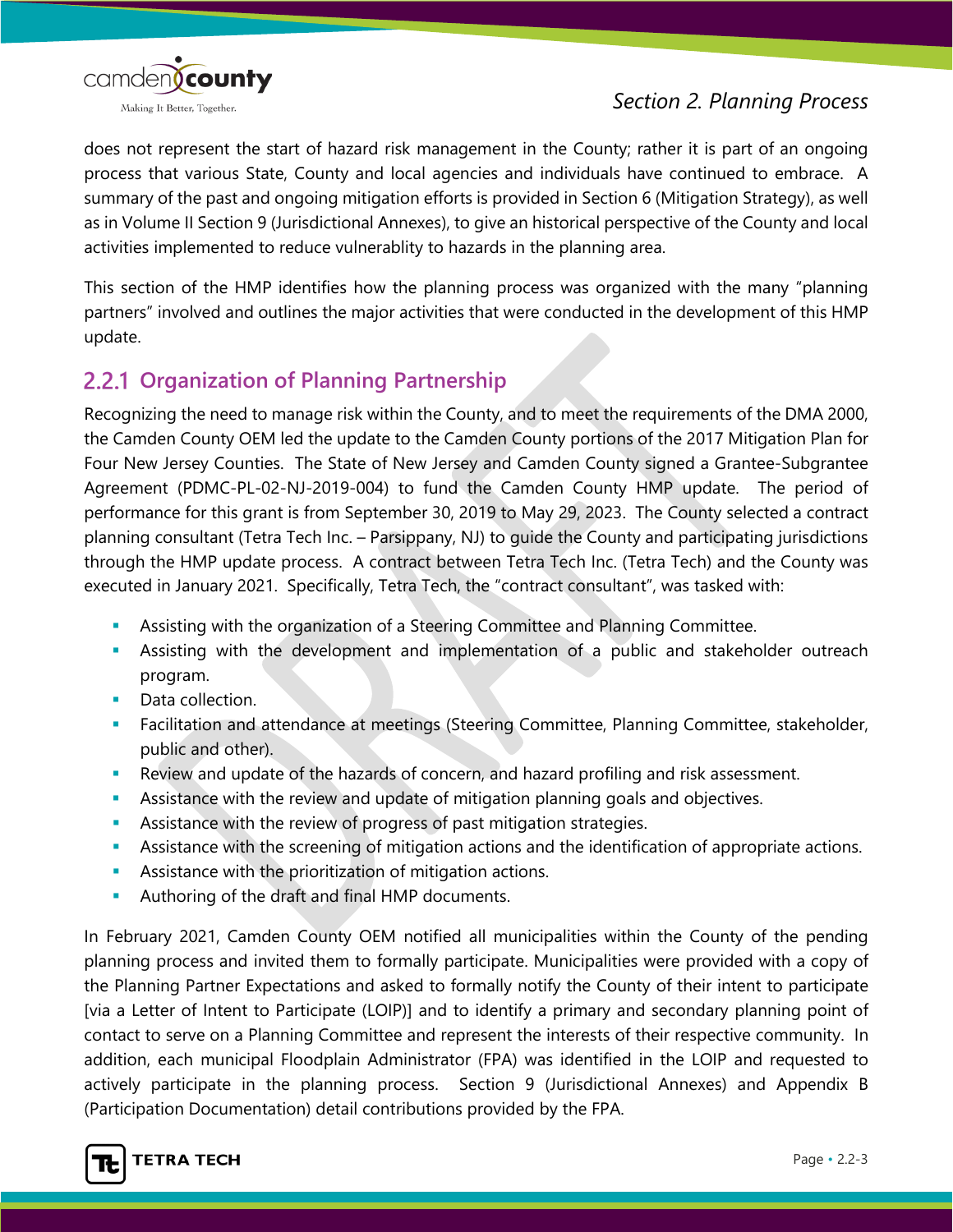

To facilitate HMP development, with support from their contract planning consultant, Camden County developed a Steering Committee to provide guidance and direction to the planning effort, and to ensure the resulting document will be embraced both politically and by the constituency within the planning area. All municipalities participating in the plan update authorized the Steering Committee to perform certain activities on their behalf, via the LOIP. Specifically, the Steering Committee was charged with:

 Providing guidance and overseeing the planning process on behalf of the general planning partnership.

### *Section 2. Planning Process*

**Steering Committee (SC) is comprised of County and municipal representatives and stakeholders that guide and lead the HMP update process on behalf of the Planning Partnership.** 

**Planning Committee (PC) is comprised of representatives from each participating jurisdiction (County and municipal).**

- **Attending and participating in Steering Committee meetings.**
- Establish a timeline for completion of the plan;
- Assisting with the development and completion of certain planning elements, including:
	- Reviewing and updating the hazards of concern,
	- **Developing a public and stakeholder outreach program,**
	- Assuring that the data and information used in the plan update process is the best available
	- Reviewing and updating the hazard mitigation goals and objectives,
	- If Identification and screening of appropriate mitigation strategies and activities; and
	- Reviewing and commenting on plan documents prior to submission to NJOEM and FEMA.
	- Ensure that the plan meets the requirements of DMA 2000 and FEMA and NJOEM guidance.

The organizational structure was successfully implemented for the 2022 HMP update. The Steering Committee was expanded to include a representative from the Camden County Departments of Public Affairs, Planning, Public Works, Health and Human Services, Parks, the Camden County Office of Sustainability, Camden County Municipal Utility Authority (MUA), Camden County Building and Operations, Economic and Workforce Development, Environmental Affairs, Camden County Improvement Authority and Chamber of Commerce, as well as the Cooper Hospital, Delaware Valley Regional Planning Commission (DVRPC) as well as representatives from the City of Camden, Pennsauken, Winslow, and Cherry Hill Townships, and Camden County College (see Table 2-2). The Steering Committee provided guidance and leadership, oversight of the planning process, and acted as the point of contact for all participating jurisdictions and the various interest groups in the planning area.

|                         |              |                                                |                              |                       | <b>Planning Committee</b> |                 |
|-------------------------|--------------|------------------------------------------------|------------------------------|-----------------------|---------------------------|-----------------|
| <b>Jurisdiction</b>     | Name         | <b>Title</b>                                   | <b>Steering</b><br>Committee | Primary<br><b>POC</b> | Secondary<br><b>POC</b>   | <b>NFIP FPA</b> |
| Camden<br><b>County</b> | Samuel Spino | Emergency<br>Management<br>Coordinator, Camden | Χ                            | Χ                     |                           |                 |

#### *Table 2-2. Steering and Planning Committee Members*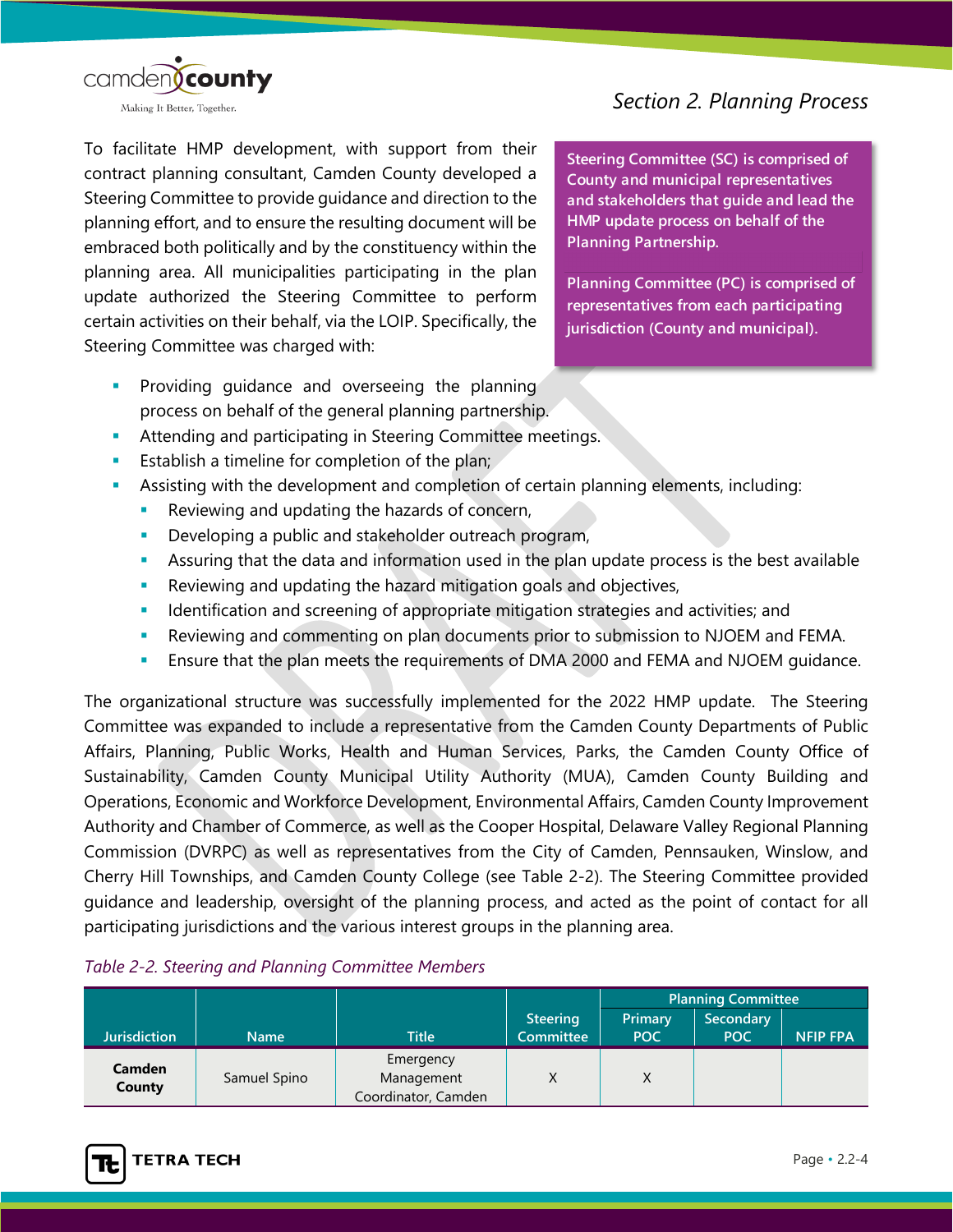

|                     |                        |                                                 |                 |            | <b>Planning Committee</b> |                 |
|---------------------|------------------------|-------------------------------------------------|-----------------|------------|---------------------------|-----------------|
|                     |                        |                                                 | <b>Steering</b> | Primary    | <b>Secondary</b>          |                 |
| <b>Jurisdiction</b> | <b>Name</b>            | <b>Title</b>                                    | Committee       | <b>POC</b> | <b>POC</b>                | <b>NFIP FPA</b> |
|                     |                        | County Department of                            |                 |            |                           |                 |
|                     |                        | <b>Public Safety</b><br><b>Special Projects</b> |                 |            |                           |                 |
|                     |                        | Coordinator, Camden                             |                 |            |                           |                 |
|                     | Jessica Stokes         | County Department of                            | $\mathsf X$     |            | X                         |                 |
|                     |                        | <b>Public Safety</b>                            |                 |            |                           |                 |
|                     | Dan Keashen            | Director, Camden                                | $\mathsf X$     |            |                           |                 |
|                     |                        | <b>County Public Affairs</b>                    |                 |            |                           |                 |
|                     |                        | Planning Director,                              |                 |            |                           |                 |
|                     | Andrew Levecchia*      | Camden County                                   | $\mathsf X$     |            |                           |                 |
|                     |                        | Planning                                        |                 |            |                           |                 |
|                     |                        | Senior Engineer,                                |                 |            |                           |                 |
|                     | Kevin Becica**         | Camden County<br>Department of Public           | $\mathsf X$     |            |                           |                 |
|                     |                        | Works, Division of                              |                 |            |                           |                 |
|                     |                        | Engineers                                       |                 |            |                           |                 |
|                     |                        | Assistant Engineer,                             |                 |            |                           |                 |
|                     |                        | Camden County                                   |                 |            |                           |                 |
|                     | <b>Bill England</b>    | Department of Public                            | X               |            |                           |                 |
|                     |                        | Works, Division of                              |                 |            |                           |                 |
|                     |                        | Engineers                                       |                 |            |                           |                 |
|                     |                        | GIS Analyst, Camden                             |                 |            |                           |                 |
|                     | Kamille Preto          | County Department of<br>Public Works            | $\mathsf X$     |            |                           |                 |
|                     |                        | , Camden County                                 |                 |            |                           |                 |
|                     | Jim Falconiero         | Department of Public                            | $\mathsf X$     |            |                           |                 |
|                     |                        | Works                                           |                 |            |                           |                 |
|                     |                        | Department Director,                            |                 |            |                           |                 |
|                     | Anthony Bianco         | Camden County                                   | X               |            |                           |                 |
|                     |                        | Community                                       |                 |            |                           |                 |
|                     |                        | Development                                     |                 |            |                           |                 |
|                     |                        | Department Director,                            |                 |            |                           |                 |
|                     | <b>Anne Walters</b>    | <b>Camden County</b><br>Department of Health    | X               |            |                           |                 |
|                     |                        | and Human Services                              |                 |            |                           |                 |
|                     | Maggie McCann          | Department Director,                            |                 |            |                           |                 |
|                     | Johns                  | <b>Camden County Parks</b>                      | X               |            |                           |                 |
|                     |                        | Department Director,                            |                 |            |                           |                 |
|                     | Christopher<br>Waldron | Camden County Office                            | X               |            |                           |                 |
|                     |                        | of Sustainability                               |                 |            |                           |                 |
|                     |                        | Director of Operations                          |                 |            |                           |                 |
|                     |                        | and Maintenance,                                |                 |            |                           |                 |
|                     | <b>Bob Cornforth</b>   | Camden County                                   | $\mathsf X$     |            |                           |                 |
|                     |                        | <b>Municipal Utility</b><br>Authority           |                 |            |                           |                 |
|                     |                        | Director of Building and                        |                 |            |                           |                 |
|                     |                        | Operations, Camden                              |                 |            |                           |                 |
|                     | <b>Bob Harris</b>      | County Building and                             | Χ               |            |                           |                 |
|                     |                        | Operations                                      |                 |            |                           |                 |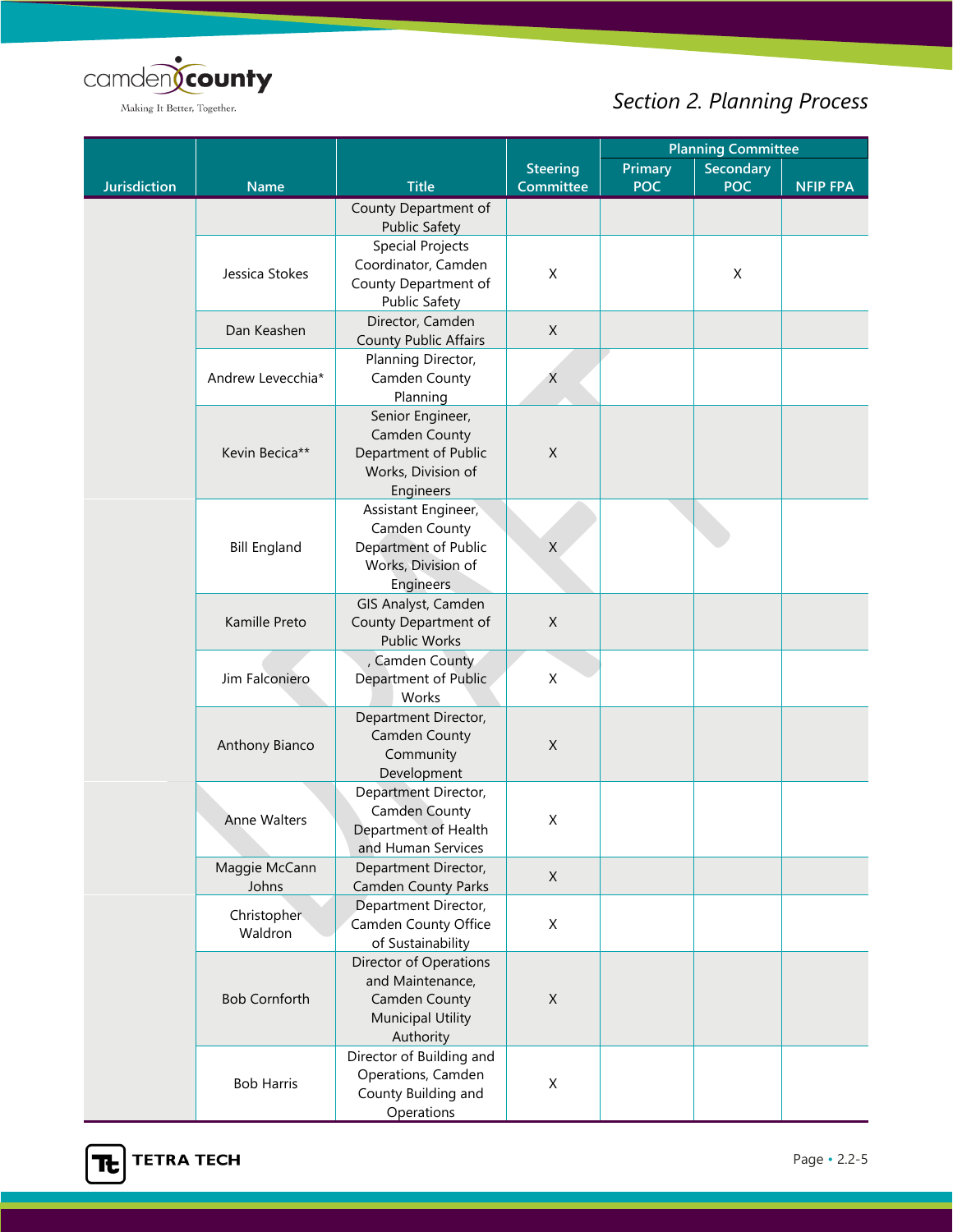

|                                     |                        |                                                                                                                                                         |                 |                | <b>Planning Committee</b> |                 |
|-------------------------------------|------------------------|---------------------------------------------------------------------------------------------------------------------------------------------------------|-----------------|----------------|---------------------------|-----------------|
|                                     |                        |                                                                                                                                                         | <b>Steering</b> | <b>Primary</b> | <b>Secondary</b>          |                 |
| Jurisdiction                        | <b>Name</b>            | <b>Title</b>                                                                                                                                            | Committee       | <b>POC</b>     | <b>POC</b>                | <b>NFIP FPA</b> |
|                                     | <b>Steve Winters</b>   | , Camden County                                                                                                                                         | $\mathsf X$     |                |                           |                 |
|                                     |                        | <b>Building and Operations</b><br>, Camden County                                                                                                       |                 |                |                           |                 |
|                                     | <b>Bob Tonsberg</b>    | <b>Building and Operations</b>                                                                                                                          | X               |                |                           |                 |
|                                     |                        | Senior Environmental                                                                                                                                    |                 |                |                           |                 |
|                                     | Jason Fry              | Health Specialist,<br>Regulatory<br>Compliance/Industrial<br>Wastewater<br>Pretreatment, Camden<br><b>County Municipal Utility</b><br>Authority         | $\mathsf X$     |                |                           |                 |
|                                     |                        | Department Director,                                                                                                                                    |                 |                |                           |                 |
|                                     | Patrick                | Camden County                                                                                                                                           | X               |                |                           |                 |
|                                     | Shuttleworth           | Economic and                                                                                                                                            |                 |                |                           |                 |
|                                     |                        | Workforce Development<br><b>Department Director</b>                                                                                                     |                 |                |                           |                 |
|                                     | Jack Sworaski          | and Superintendent of<br>the County Mosquito<br>Extermination<br>Commission, Camden<br>County Environmental<br>Affairs, Parks<br>Department             | $\mathsf X$     |                |                           |                 |
|                                     | Lauren Bonus           | Mosquito ID Specialist,<br><b>Camden County</b><br>Environmental Affairs,<br>Parks Department,<br><b>County Mosquito</b><br>Extermination<br>Commission | Χ               |                |                           |                 |
|                                     | Christopher<br>Orlando | Executive Director,<br><b>Camden County</b><br>Improvement Authority                                                                                    | X               |                |                           |                 |
|                                     | Rita Owens             | Chamber Administrator,<br><b>Chamber of Commerce</b>                                                                                                    | X               |                |                           |                 |
|                                     | <b>Bob Saunders</b>    | MCC Coordinator,<br>Cooper Hospital                                                                                                                     | $\mathsf X$     |                |                           |                 |
|                                     | Amy Verbosky           | Manager, Healthy and<br>Resilient Communities,<br>Delaware Valley<br>Regional Planning<br>Commission - MPO                                              | X               |                |                           |                 |
| <b>Borough of</b><br><b>Audubon</b> | Kurt Bicking           | Emergency<br>Management<br>Coordinator                                                                                                                  |                 | $\mathsf{X}$   |                           |                 |
|                                     | David Taraschi         | Borough Administrator                                                                                                                                   |                 |                | X                         | X               |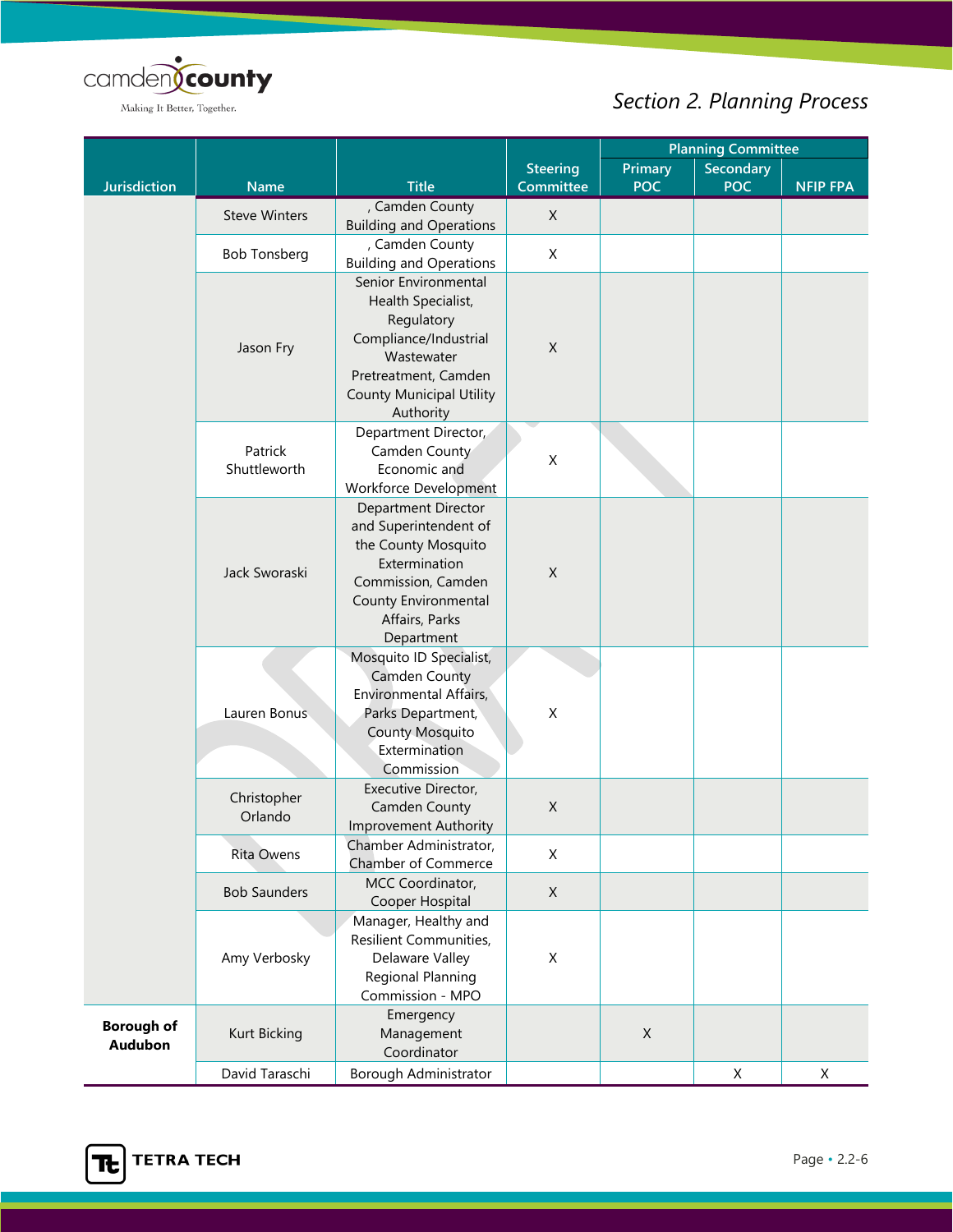

|                                    |                             |                                                                                    |                 |                | <b>Planning Committee</b> |                 |
|------------------------------------|-----------------------------|------------------------------------------------------------------------------------|-----------------|----------------|---------------------------|-----------------|
|                                    |                             |                                                                                    | <b>Steering</b> | <b>Primary</b> | <b>Secondary</b>          |                 |
| <b>Jurisdiction</b>                | <b>Name</b>                 | <b>Title</b>                                                                       | Committee       | <b>POC</b>     | <b>POC</b>                | <b>NFIP FPA</b> |
| <b>Borough of</b>                  | David Pawling               | Emergency<br>Management<br>Coordinator                                             |                 | X              |                           | $\sf X$         |
| <b>Barrington</b>                  | David Uron                  | <b>Barrington Polive</b><br>Chief/Deputy OEM<br>Coordinator                        |                 |                | X                         |                 |
| <b>Borough of</b>                  | Daniel Direnzo              | Fire Chief/OEM<br>Coordinator                                                      |                 | X              |                           |                 |
| <b>Bellmawr</b>                    | Charles J. Sauter, III      | Mayor                                                                              |                 |                | X                         |                 |
|                                    | Joseph Ciano                | Superintendent Public<br>Works                                                     |                 |                |                           | X               |
| <b>Borough of</b><br><b>Berlin</b> | Rushi Pandya                | Emergency<br>Management<br>Coordinator                                             |                 | X              |                           |                 |
|                                    | Craig Fallstick             | Deputy OEM                                                                         |                 |                | X                         |                 |
|                                    | Andrew Simone               | <b>OEM Coordinator</b>                                                             |                 | X              |                           |                 |
| <b>Berlin</b><br>Township          | Josh Shellenberger          | Zoming Officer/Code<br>Enforcement                                                 |                 |                | $\mathsf{X}$              |                 |
|                                    | Charles Riebel              | Municipal Engineer/<br><b>NFIP FPA</b>                                             |                 |                |                           | X               |
| <b>Borough of</b>                  | <b>Edward Grant</b>         | <b>OEM Coordinator</b>                                                             |                 | X              |                           |                 |
| <b>Brooklawn</b>                   | Ryan Giles                  | Administrator                                                                      |                 |                | X                         |                 |
| City of<br>Camden                  | Keith L. Walker             | Director Department of<br>Public Works &<br>Emergency<br>Management<br>Coordinator | X               | X              |                           |                 |
|                                    | Jason J. Asuncion,<br>Esq.  | <b>Business Administrator</b>                                                      |                 |                | X                         |                 |
|                                    | Dr. Edward C.<br>Williams   | Director, Planning &<br>Development                                                |                 |                |                           | $\sf X$         |
| <b>Cherry Hill</b><br>Township     | Dennis Moore                | Emergency<br>Management<br>Coordinator                                             |                 | X              |                           |                 |
|                                    | Erin Gill, Esq.             | <b>Business Administrator</b>                                                      |                 |                | X                         |                 |
|                                    | Fred Kuhn                   | <b>Construction Official</b>                                                       |                 |                |                           | X               |
| <b>Borough of</b>                  | Chief Wendell<br>Smith      | Chief of Police                                                                    |                 | X              |                           |                 |
| <b>Chesilhurst</b>                 | Jamila Odom<br>Garnett      | Mayor                                                                              |                 |                | X                         |                 |
|                                    | Steven Bach, PE             | Municipal Engineer                                                                 |                 |                |                           | X               |
| <b>Borough of</b>                  | (Adrianne) Missy<br>Guernon | <b>OEM Coordinator</b>                                                             |                 | X              |                           |                 |
| <b>Clementon</b>                   | Leah Freiling               | Deputy Coordinator                                                                 |                 |                | X                         |                 |
|                                    | Miles Dumbleton             | Zoning/Code<br>Enforcement                                                         |                 |                |                           | X               |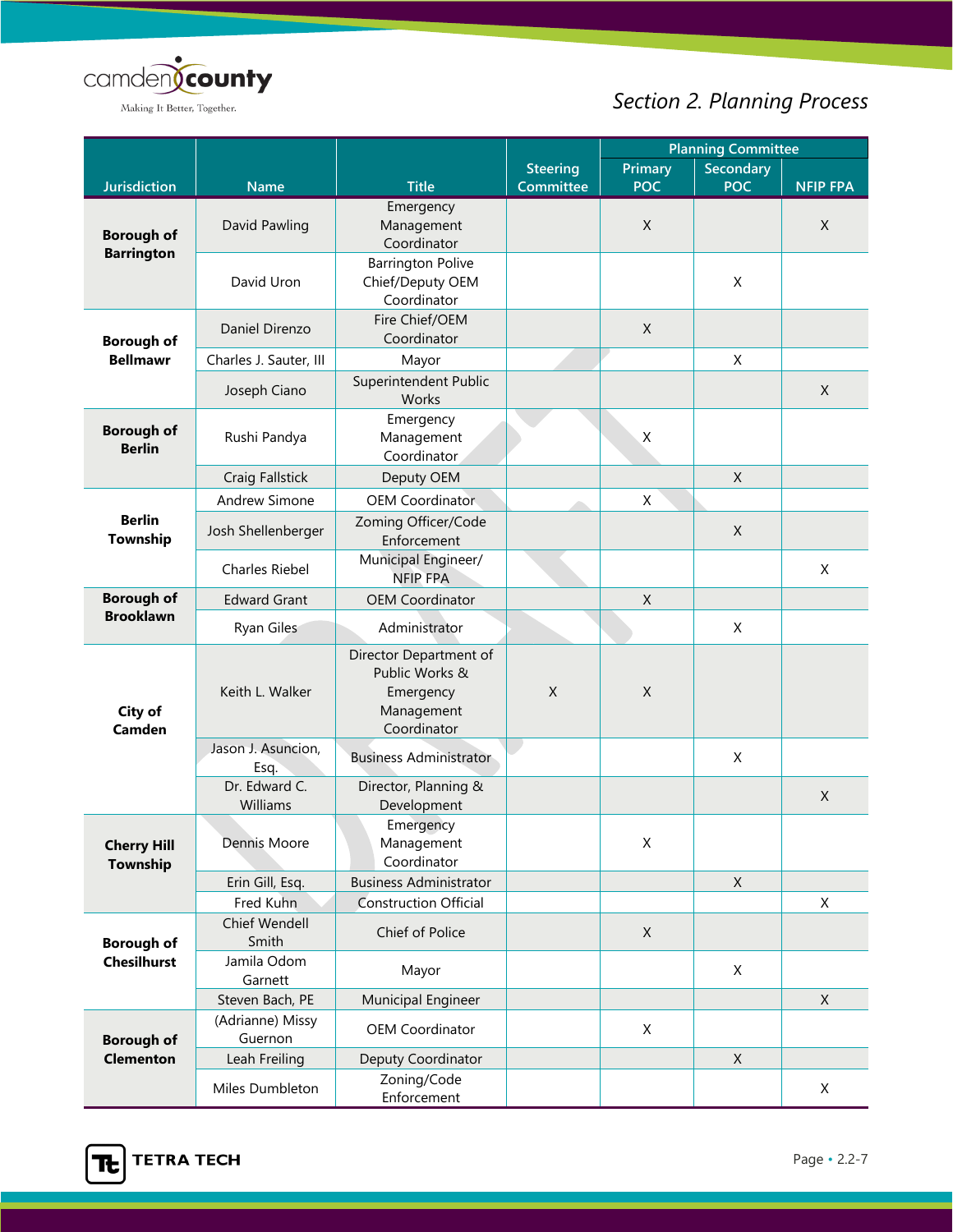

|                                            |                                   |                                                                 |                  |             | <b>Planning Committee</b> |                 |
|--------------------------------------------|-----------------------------------|-----------------------------------------------------------------|------------------|-------------|---------------------------|-----------------|
|                                            |                                   |                                                                 | <b>Steering</b>  | Primary     | <b>Secondary</b>          |                 |
| <b>Jurisdiction</b>                        | <b>Name</b>                       | <b>Title</b>                                                    | <b>Committee</b> | <b>POC</b>  | <b>POC</b>                | <b>NFIP FPA</b> |
| <b>Borough of</b><br>Collingswood          | <b>Melanie Pierce</b>             | Firefighter/ Deputy<br>Emergency<br>Management<br>Coordinator   |                  | X           |                           |                 |
|                                            | Chief Keith Davis                 | FD Chief, Emergency<br>Management<br>Coordinator                |                  |             | X                         |                 |
|                                            | Cass Duffey                       | <b>Borough Administrator</b>                                    |                  |             |                           | X               |
| <b>Borough of</b><br>Gibbsboro             | Michael Kelly                     | Emergency<br>Management<br>Coordinator                          |                  | $\mathsf X$ |                           |                 |
|                                            | <b>Ed Campbell</b>                | Mayor                                                           |                  |             | X                         |                 |
|                                            | Greg Fusco                        | Borough Engineer                                                |                  |             |                           | X               |
| City of                                    | Michael Hagan                     | Fire Chief/OEM<br>Coordinator                                   |                  | X           |                           |                 |
| Gloucester                                 | Robert Saunders, Jr.              | Deputy OEM<br>Coordinator                                       |                  |             | X                         |                 |
|                                            | William Ackley                    | Chief Housing Inspector                                         |                  |             |                           | X               |
| <b>Gloucester</b>                          | Raymond W. Evans,<br><b>NJCEM</b> | Emergency<br>Management<br>Coordinator                          |                  | $\mathsf X$ |                           |                 |
| Township                                   | <b>Thomas Cardis</b>              | <b>Business Adminstrator,</b><br>Finance                        |                  |             | $\mathsf{X}$              |                 |
|                                            | <b>Bernie Shepherd</b>            | <b>Construction Official</b>                                    |                  |             |                           | X               |
| <b>Borough of</b>                          | Ben Zwaska                        | <b>OEM Coordinator</b>                                          |                  | $\mathsf X$ |                           |                 |
| <b>Haddon</b><br><b>Heights</b>            | Michael Scardino                  | Deputy OEM<br>Coordinator                                       |                  |             | X                         |                 |
| <b>Haddon</b>                              | Randall Teague                    | Mayor                                                           |                  | $\mathsf X$ |                           |                 |
| Township                                   | Hank Voigtsberger                 | <b>OEM Coordinator</b>                                          |                  |             | X                         |                 |
|                                            | Gregory Fusco, PE                 | Engineer                                                        |                  |             |                           | $\mathsf{X}$    |
| <b>Borough of</b><br><b>Haddonfield</b>    | Sharon McCollough                 | <b>Borough Administrator</b>                                    |                  | X           |                           | Χ               |
|                                            | Linda Harrington                  | <b>OEM Coordinator</b>                                          |                  |             | X                         |                 |
| <b>Borough of</b><br><b>Laurel Springs</b> | Ken Cheeseman                     | Emergency<br>Management<br>Coordinator/Borough<br>Administrator |                  | X           |                           | X               |
|                                            | Dawn Amadio                       | <b>Borough Clerk</b>                                            |                  |             | X                         |                 |
| <b>Borough of</b>                          | Captain William<br>Plenty         | Emergency<br>Management Officer/<br>C.L.E.O                     |                  | $\mathsf X$ |                           |                 |
| Lawnside                                   | Steven Pollard                    | Emergency<br>Management<br>Coordinator                          |                  |             | $\mathsf X$               |                 |
|                                            | Sean Smith                        | FPA/Engineer                                                    |                  |             |                           | X               |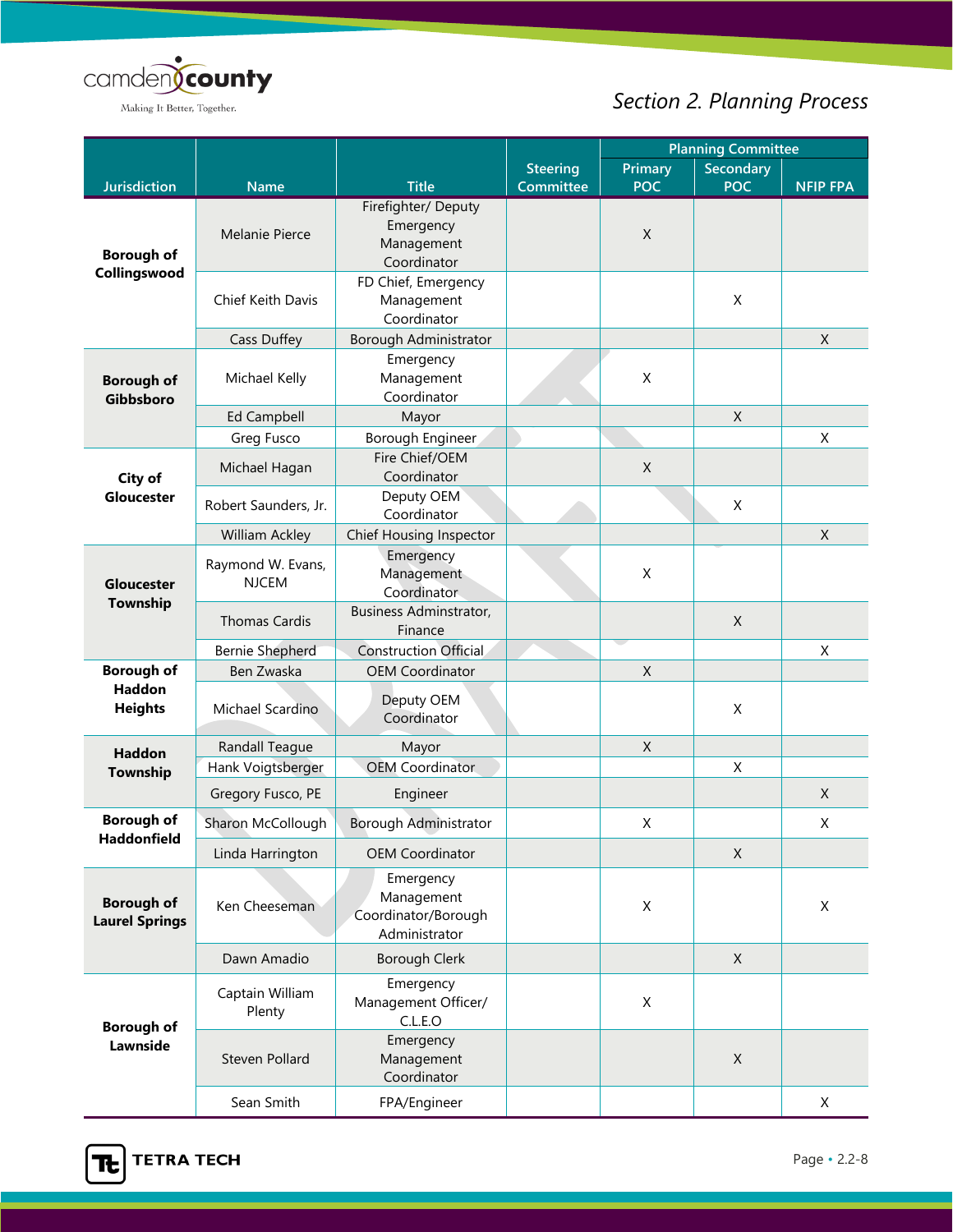

|                                           |                       |                                                   |                              |                              | <b>Planning Committee</b>      |                 |
|-------------------------------------------|-----------------------|---------------------------------------------------|------------------------------|------------------------------|--------------------------------|-----------------|
| Jurisdiction                              | <b>Name</b>           | <b>Title</b>                                      | <b>Steering</b><br>Committee | <b>Primary</b><br><b>POC</b> | <b>Secondary</b><br><b>POC</b> | <b>NFIP FPA</b> |
|                                           | Craig Wells           | <b>OEM Coordinator</b>                            |                              | $\mathsf{X}$                 |                                |                 |
| <b>Borough of</b>                         |                       | Deputy OEM                                        |                              |                              |                                |                 |
| Lindenwold                                | Richard Paul Jr.      | Coordinator                                       |                              |                              | X                              |                 |
|                                           | Wayne Hans            | <b>Construction Official</b>                      |                              |                              |                                | X               |
|                                           | Tony DePrince         | Councilman/OEM<br>Coordinator                     |                              | X                            |                                |                 |
| <b>Borough of</b><br>Magnolia             | <b>Scott Paris</b>    | Chief of Police/ Deputy<br><b>OEM Coordinator</b> |                              |                              | X                              |                 |
|                                           | Mark Basehore         | Engineer                                          |                              |                              |                                | X               |
|                                           | Jon Paul<br>Beauchamp | <b>OEM Coordinator</b>                            |                              | X                            |                                |                 |
| <b>Borough of</b><br><b>Merchantville</b> | Taylor Ruilova        | Deputy OEM<br>Coordinator                         |                              |                              | X                              |                 |
|                                           | Denise Brouse         | Borough Clerk                                     |                              |                              |                                | $\mathsf{X}$    |
| <b>Borough of</b>                         | Jason Vilardo         | <b>OEM Coordinator</b>                            |                              | X                            |                                |                 |
| <b>Mount</b>                              | Terry Shannon         | <b>Borough Clerk</b>                              |                              |                              | X                              |                 |
| <b>Ephraim</b>                            | Gregory B. Fusco      | Engineer                                          |                              |                              |                                | X               |
|                                           | Dru Genther           | <b>OEM Coordinator</b>                            |                              | X                            |                                |                 |
| <b>Borough of</b><br><b>Oaklyn</b>        | Greg Brandley         | Mayor                                             |                              |                              | X                              |                 |
|                                           | <b>Bill Fisher</b>    | <b>Construction Official</b>                      |                              |                              |                                | X               |
| Pennsauken                                | William Hertline III  | <b>OEM Coordinator</b>                            | Χ                            | X                            |                                | Χ               |
| Township                                  | Daniel Kerr           | Fire Captain                                      |                              |                              | X                              |                 |
|                                           | John F. Greer         | <b>Business Administrator</b>                     |                              | X                            |                                |                 |
| <b>Borough of</b><br><b>Pine Hill</b>     | Sal Pizzo             | Deputy Emergency<br>Management<br>Coordinator     |                              |                              | X                              |                 |
|                                           | <b>Matthew Magill</b> | Borough Engineer                                  |                              |                              |                                | X               |
| <b>Borough of</b><br>Runnemede            | Charles Romond        | Emergency<br>Management<br>Coordinator            |                              | X                            |                                | X               |
|                                           | Nick Kappatos         | Mayor                                             |                              |                              | X                              |                 |
| <b>Borough of</b>                         | John D. O'Leary       | Emergency<br>Management<br>Coordinator            |                              | X                            |                                |                 |
| <b>Somerdale</b>                          | David Marx            | Fire Inspector/ Deputy<br>OEM Coordinator         |                              |                              | $\mathsf X$                    |                 |
|                                           | <b>Charles Riebel</b> | Engineer                                          |                              |                              |                                | X               |
|                                           | Craig Martin          | OEM Coordinator                                   |                              | X                            |                                |                 |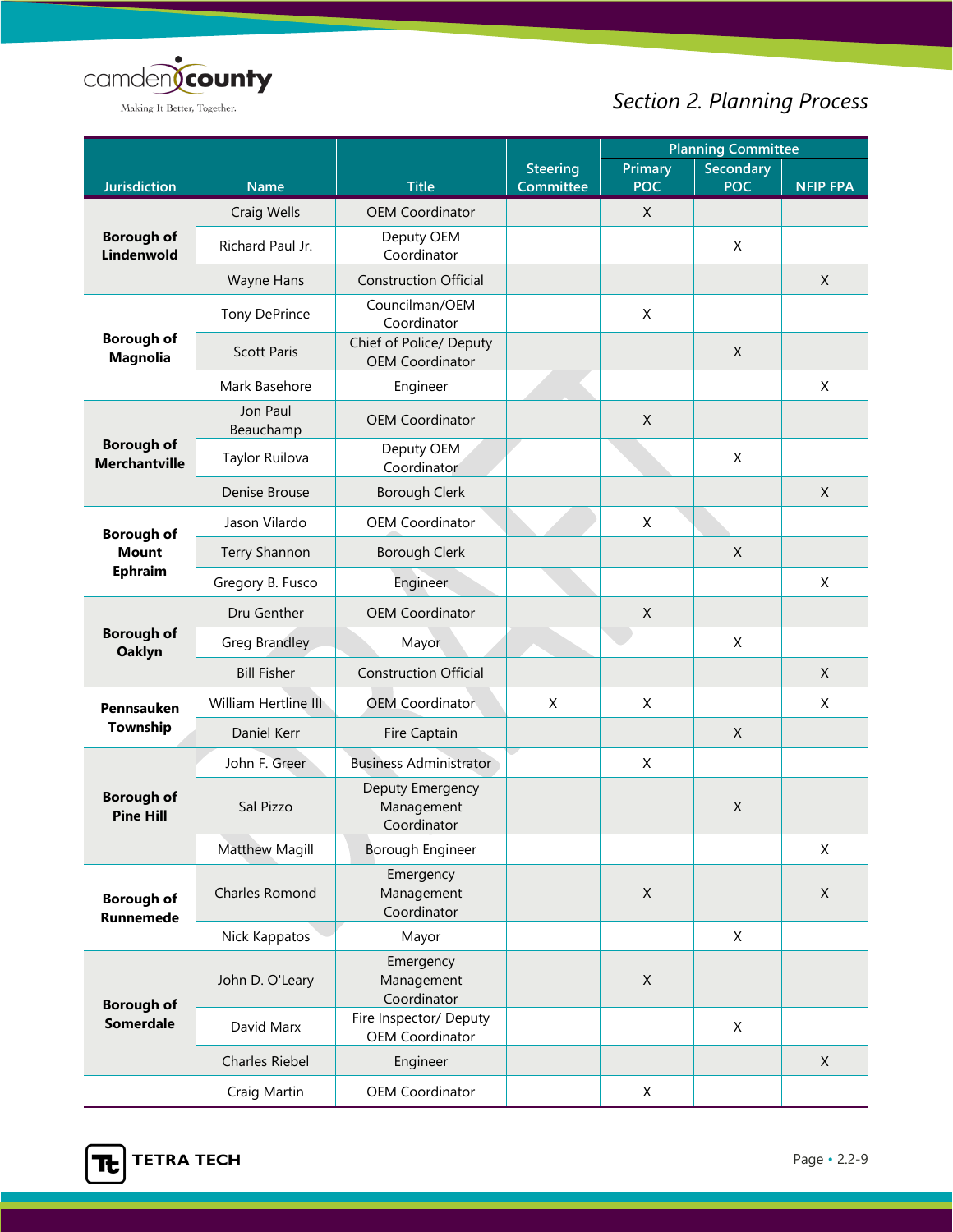

## *Section 2. Planning Process*

|                                       |                           |                                                     |                              |                       | <b>Planning Committee</b>      |                 |
|---------------------------------------|---------------------------|-----------------------------------------------------|------------------------------|-----------------------|--------------------------------|-----------------|
| <b>Jurisdiction</b>                   | <b>Name</b>               | <b>Title</b>                                        | <b>Steering</b><br>Committee | Primary<br><b>POC</b> | <b>Secondary</b><br><b>POC</b> | <b>NFIP FPA</b> |
| <b>Borough of</b><br><b>Stratford</b> | Stephen Gandy             | Director of Emergency<br>Services and<br>Councilman |                              |                       | X                              |                 |
| <b>Borough of</b>                     | Denise Moules             | Administrator                                       |                              | X                     |                                |                 |
| <b>Tavistock</b>                      | Timothy Staszewski        | Engineer                                            |                              |                       | X                              | $\mathsf{X}$    |
|                                       | Lou Bordi                 | <b>OEM Coordinator</b>                              |                              | X                     |                                |                 |
| <b>Voorhees</b><br>Township           | Jim Poland                | <b>Assistant OEM</b><br>Coordinator                 |                              |                       | $\sf X$                        |                 |
|                                       | Joe Hale                  | Code Enforcement                                    |                              |                       |                                | X               |
| Waterford                             | Mike Dougherty            | <b>OEM</b>                                          |                              | $\mathsf{X}$          |                                | $\mathsf{X}$    |
| Township                              | Dave Chiddenton           | <b>OEM Deputy</b>                                   |                              |                       | X                              |                 |
|                                       | Sam Martello              | Deputy OEM<br>Coordinator                           |                              | $\mathsf{X}$          |                                |                 |
| <b>Winslow</b><br>Township            | Lisa Dority               | Township Clerk                                      |                              |                       | X                              |                 |
|                                       | Agustus (Gus)<br>Morganti | <b>Construction Official</b>                        |                              |                       |                                | $\mathsf{X}$    |
|                                       | Joseph Chukwueke          | Mayor                                               |                              | X                     |                                |                 |
| <b>Borough of</b><br>Woodlynne        | Lavar Edwards             | Chairman, Emergency<br>Management                   |                              |                       | $\mathsf{X}$                   |                 |
|                                       | Robert Kenny              | Chair, Public Works<br>Department                   |                              |                       |                                | $\mathsf{X}$    |

*Notes: POC = Point of Contact; NFIP FPA=National Flood Insurance Program Floodplain Administrator*

Each municipality received a copy of the "Planning Partner Expectations" which outlined the responsibilities of the participants and the agreement of the partners to authorize the Steering Committee to represent the jurisdiction in the completion of certain planning elements. Please note that Steering Committee members are also part of the overall project Planning Partnership fulfilling these responsibilities on behalf of Camden County. The Planning Partnership was collectively charged with the following:

- Represent their jurisdiction throughout the planning process.
- Assure participation of all department and functions within their jurisdiction that have a stake in mitigation (e.g., planning, engineering, code enforcement, police and emergency services, public works).
- Assist in gathering information for inclusion in the HMP update, including the use of previously developed reports and data.
- **Involve your local NFIP Floodplain Administrator in the planning process.**
- Solicit and encourage the participation of regional agencies, a range of stakeholders, and citizens in the plan development process;

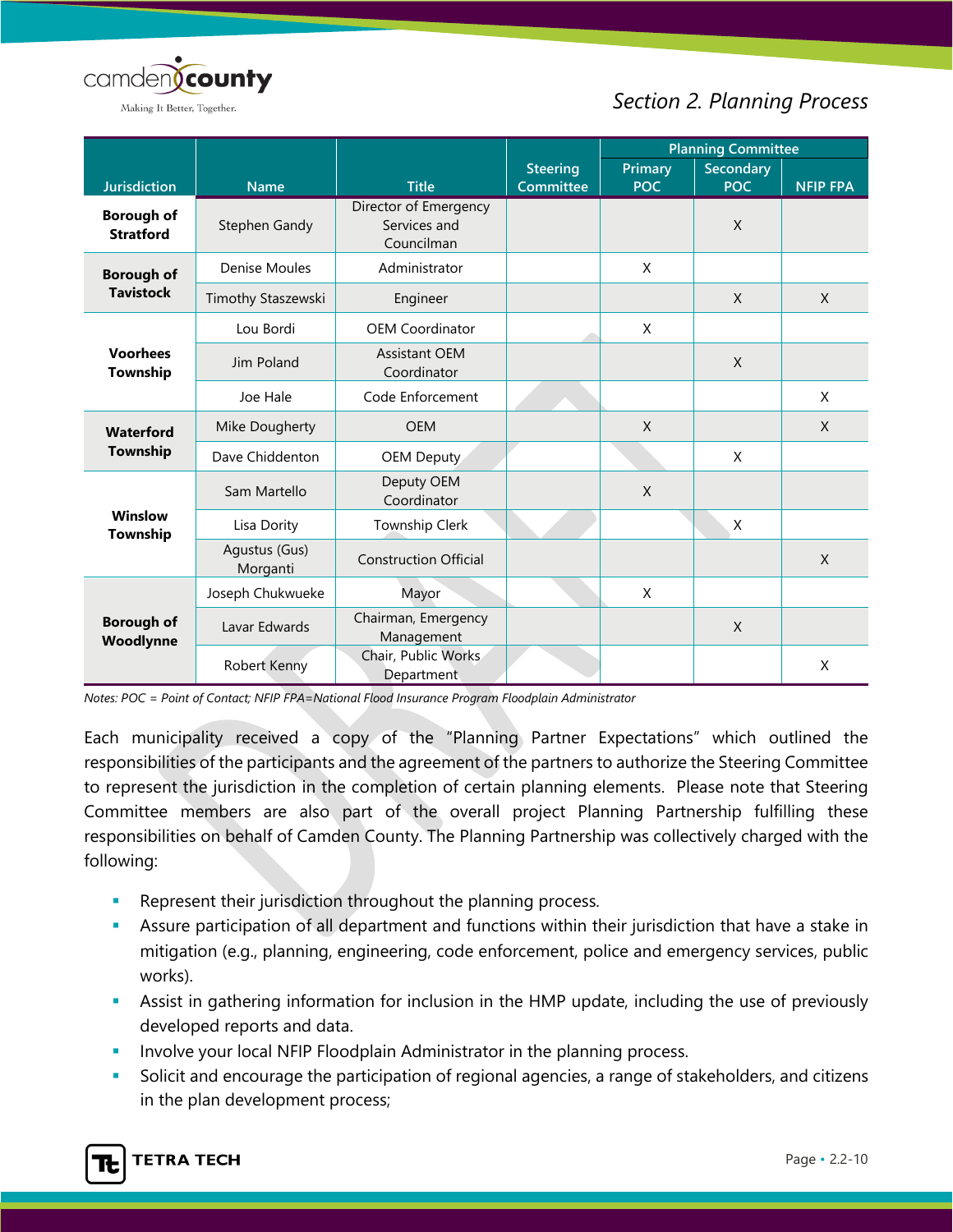

- Report on progress of mitigation actions identified in prior or existing HMPs, as applicable.
- Report on progress of integration of prior or existing HMPs into other planning processes and municipal operations.
- Identify, develop, and prioritize appropriate mitigation initiatives.
- **Support and develop a jurisdictional annex for their jurisdiction.**
- Develop and author the jurisdictional annex for their jurisdiction;
- Review, amend, and approve all sections of the plan update.
- Adopt, implement, and maintain the plan update.

The jurisdictional LOIP identifies the above "Planning Partner Expectations" as serving to identify those activities comprising overall participation by jurisdictions throughout the planning process. The jurisdictions in Camden County have differing levels of capabilities and resources available to apply to the plan update process, and further have differing exposure and vulnerability to the hazard risks being considered in this plan. Camden County's intent was to encourage participation by all-inclusive jurisdictions, and to accommodate their specific needs and limitations while still meeting the intents and purpose of plan participation. Such accommodations have included the establishment of a Steering Committee and engaging a contract consultant to assume certain elements of the planning process on behalf of the jurisdictions, and to provide additional and alternative mechanisms to meet the purposes and intent of mitigation planning.

Ultimately, jurisdictional participation is evidenced by a completed annex (chapter) of the HMP (Section 9) wherein the jurisdictions have identified their planning points of contact, evaluated their risk to the hazards of concern, identified their capabilities to effect mitigation in their community, and identified and prioritized an appropriate suite of mitigation initiatives, actions, and projects to mitigate their natural hazard risk; and eventually by the adoption of the updated plan via resolution.

Appendix B (Participation Documentation) identifies those individuals who represented their jurisdictions during this planning effort and indicates how they contributed to the planning process. This matrix is intended to give a broad overview of who attended meetings and when input was provided. All participants were encouraged to attend the Kick-off Meeting, Risk Assessment and Mitigation Action Workshop. During the planning process the planning consultant contacted each participant to offer support, explain the process, meet individually to collect updated information and to facilitate the submittal and review of critical documents.

All municipalities actively participate in the National Flood Insurance Program (NFIP) and have designated NFIP Floodplain Administrators (FPA). The FPAs were informed of the planning process, were provided the opportunity to review the plan including the jurisdictional annex and provide direct input to the plan update. Local FPAs are identified in the Points of Contact and Administrative and Technical portions of the jurisdictional annexes in Section 9 (Jurisdictional Annexes).

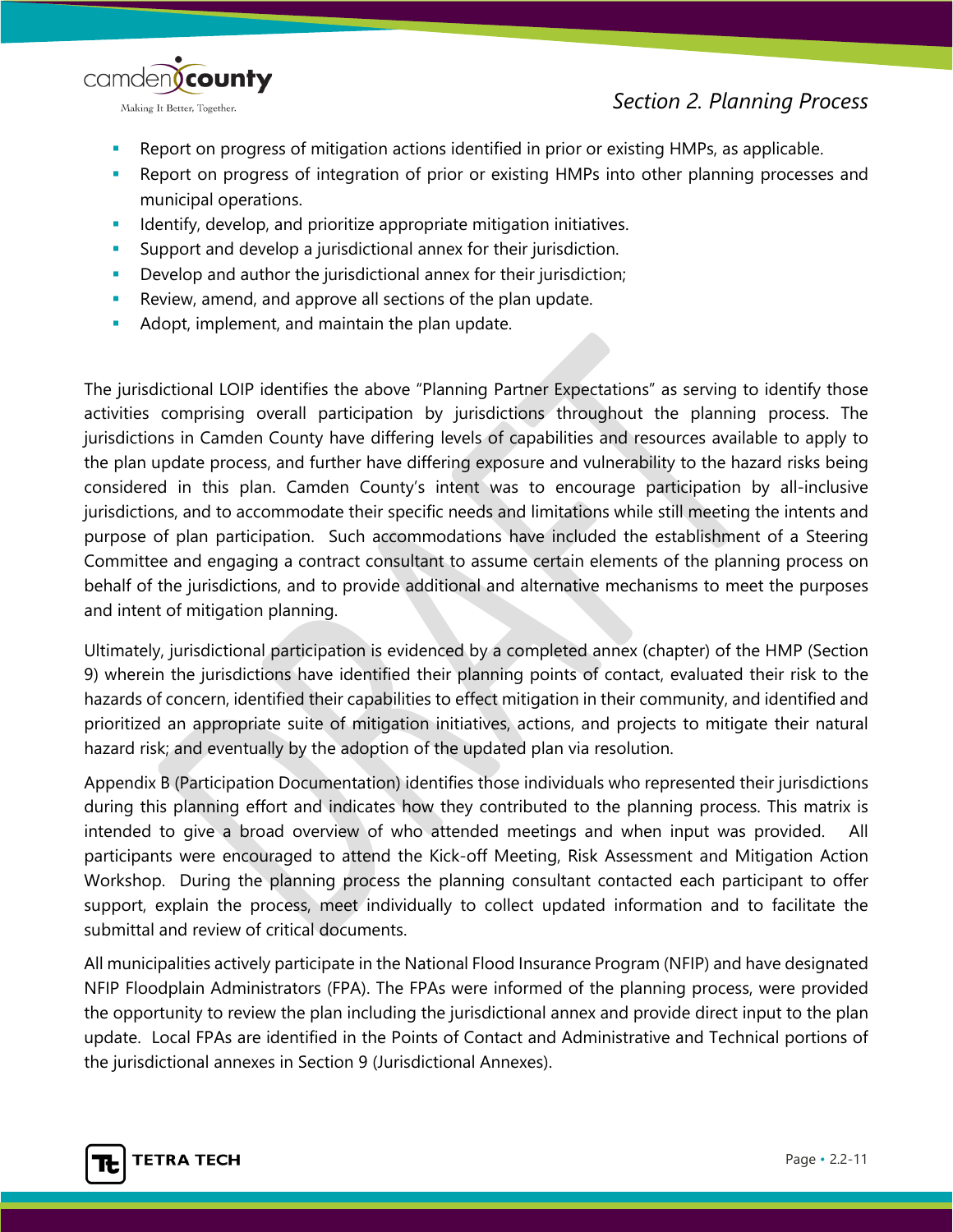

### **Planning Activities**

Members of the Planning Partnership (individually and as a whole), as well as key stakeholders, convened and/or communicated regularly to share information and participate in workshops to identify hazards; assess risks; review existing inventories of and identify new critical facilities; assist in updating and developing new mitigation goals and strategies; and provide continuity through the process to ensure that natural hazards vulnerability information and appropriate mitigation strategies were incorporated. All members of the Steering Committee and Planning Partnership had the opportunity to review the draft plan and supported interaction with other stakeholders and assisted with public involvement efforts.

A summary of committee meetings (Steering Committee and Planning Partnership) held and key milestones met during the development of the HMP update is included in Table 2-3 that also identifies which DMA 2000 requirements the activities satisfy. Documentation of meetings (e.g., agendas, sign-in sheets, meeting notes) are in Appendix C (Meeting Documentation). Table 2-3 identifies only the formal meetings held during plan development but does not reflect all planning activities conducted by individuals and groups throughout the planning process. In addition to these meetings, each jurisdiction had several individual meetings (both in person and via teleconference) to work on their jurisdictional annexes (Section 9). Further, there was a great deal of communication between the County, committee members, and the contract consultant through individual local meetings, electronic mail (email), and by phone.

After completion of the HMP update, implementation and ongoing maintenance will become a function of the Planning Partnership as described in Section 7 (Plan Maintenance). The Planning Partnership is responsible for reviewing the HMP and soliciting and considering public comment as part of the five-year mitigation plan update.

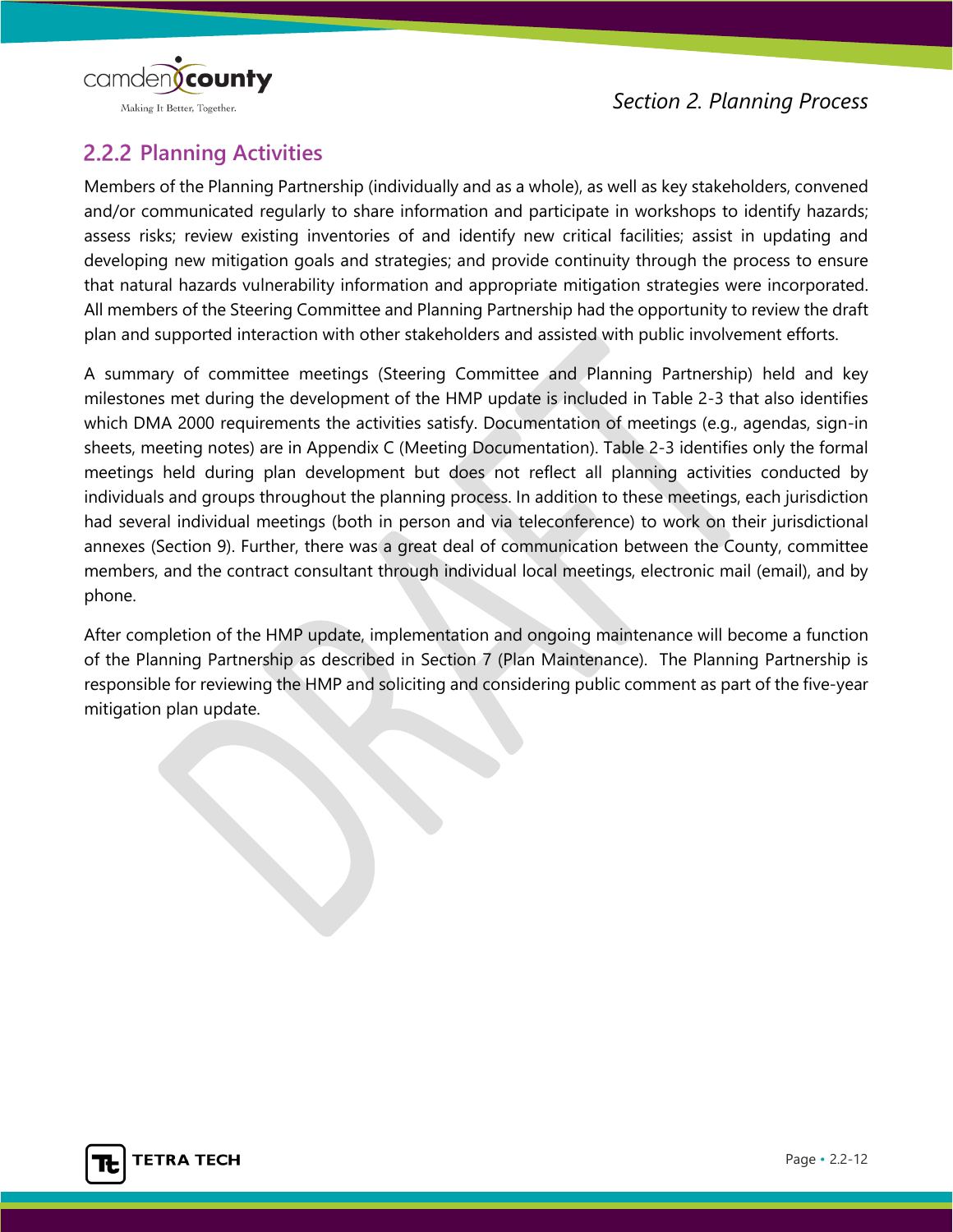

|                      | <b>DMA 2000</b>              |                                                                                                                                                                                                                                                                                                                                                                                                                                                                                                                                                      |                                                                             |
|----------------------|------------------------------|------------------------------------------------------------------------------------------------------------------------------------------------------------------------------------------------------------------------------------------------------------------------------------------------------------------------------------------------------------------------------------------------------------------------------------------------------------------------------------------------------------------------------------------------------|-----------------------------------------------------------------------------|
| <b>Date</b>          | Requirement                  | <b>Description of Activity</b>                                                                                                                                                                                                                                                                                                                                                                                                                                                                                                                       | <b>Participants</b>                                                         |
| January<br>21, 2021  | N/A                          | Pre-Kick Off Meeting with County                                                                                                                                                                                                                                                                                                                                                                                                                                                                                                                     | Camden County Office of<br><b>Emergency Management and</b><br>Tetra Tech    |
| February<br>16, 2021 | 1b, 2, 3a, 4a                | Steering Committee Meeting #1: Review of<br>mitigation and the 2015 HMP; Review of<br>Steering Committee guidelines; Project schedule<br>and data request; Hazards of concern review and<br>updated; Stakeholders identified; Outreach was<br>discussed (social media, website, brochures);<br>Review of goals and objectives.                                                                                                                                                                                                                       | See Appendix C                                                              |
| March<br>2021        | 1b, 2                        | A news release was issued, and social media<br>posts released (Facebook and Twitter) regarding<br>the commencement of the HMP update,<br>announcing the first public kickoff meeting in<br>March. The HMP project website was updated<br>with the StoryMap and citizen survey.<br>Camden County distributed stakeholder surveys<br>to collect vulnerabilities, capabilities and<br>mitigation actions from academia, emergency<br>services, transportation sector, utilities, hospital<br>and health care, business/commerce and social<br>services. | See Appendix D<br>See Section 2.3 (Stakeholder<br>Outreach and Involvement) |
| March 2,<br>2021     | 1b, 2, 3a-c,<br>3e, 4a, 4b   | Planning Partnership Kickoff Meeting - open to<br>the public: Importance of mitigation and HMP;<br>Participation Requirements; Review of Steering<br>Committee decisions from February 16; Hazards<br>of concern identification and previous events<br>exercise; Distribution of outreach materials.                                                                                                                                                                                                                                                 | See Appendix C                                                              |
| April 13,<br>2021    | 1b, 2, 3a, 4a                | Steering Committee #2: Project status update;<br>Linkage procedures; Hazard ranking<br>methodology; County hazard ranking; SWOO<br>exercise.                                                                                                                                                                                                                                                                                                                                                                                                         | See Appendix C                                                              |
| April 22,<br>2021    | 1b, 2, 3a, 3b,<br>3c, 3d, 3e | Planning Partnership Risk Assessment Meeting -<br>open to the public. Presentation of draft risk<br>assessment results, hazard ranking exercise,<br>SWOO exercise for high-ranked hazards,<br>introduction to development of problem<br>statements.                                                                                                                                                                                                                                                                                                  | See Appendix C                                                              |
| May 12,<br>2021      | 1b, 2, 4a, 4b,<br>4c         | Planning Partnership Mitigation Strategy<br>Workshop - open to the public<br>Review of FEMA and State mitigation strategy<br>requirements; Problem statement development;<br>Mitigation resources distributed including<br>mitigation catalog and critical facility/lifeline risk<br>assessment results; Review of Mitigation Action<br>Worksheets; Small group breakouts to update<br>mitigation strategy.                                                                                                                                          | See Appendix C                                                              |

#### *Table 2-3. Summary of Mitigation Planning Activities / Efforts*

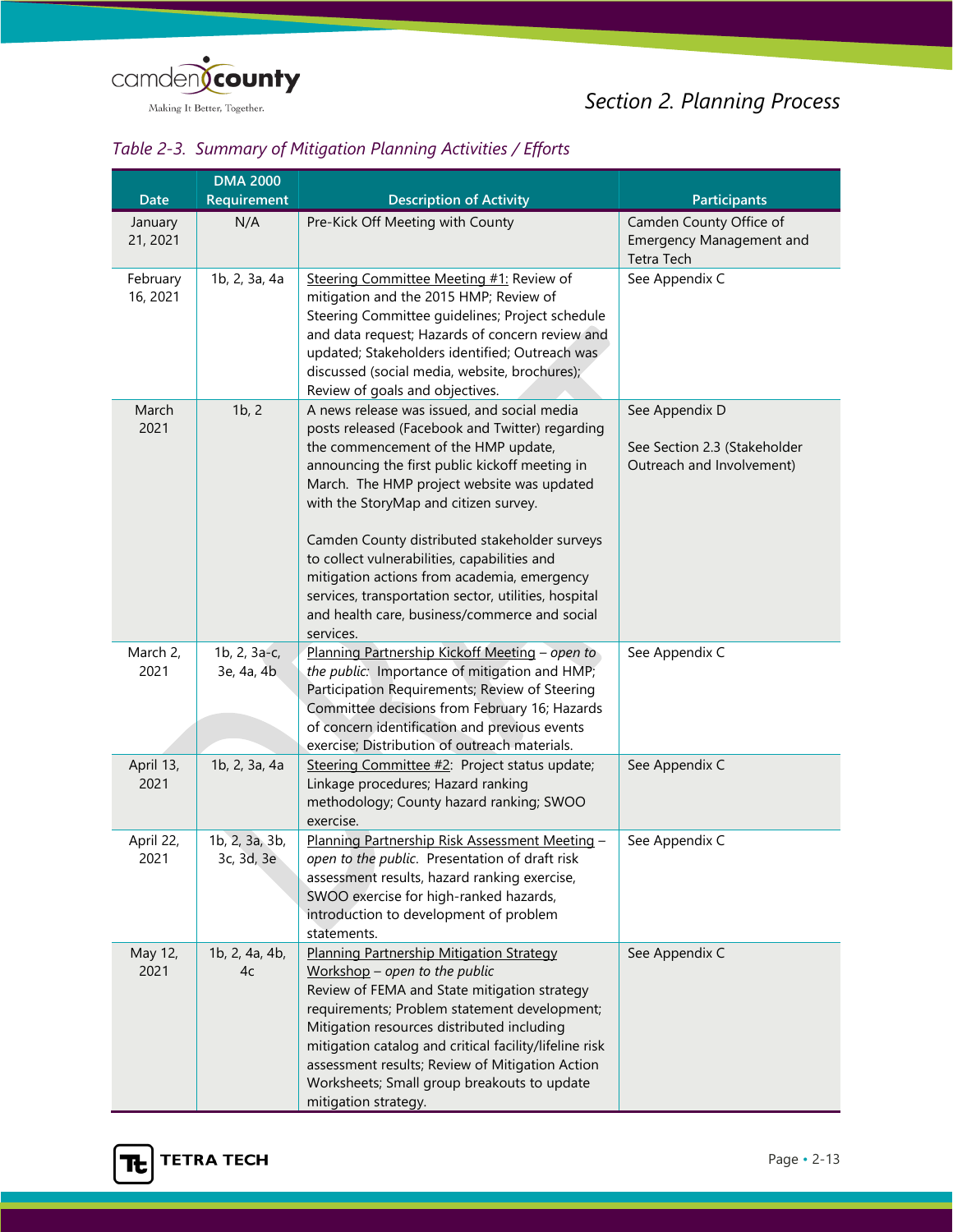

### *Section 2. Planning Process*

| <b>Date</b>          | <b>DMA 2000</b><br>Requirement | <b>Description of Activity</b>                                                                                                                                                                                                                                                 | <b>Participants</b>            |
|----------------------|--------------------------------|--------------------------------------------------------------------------------------------------------------------------------------------------------------------------------------------------------------------------------------------------------------------------------|--------------------------------|
| $May - July$<br>2021 | 2, 3, 4                        | Individual annex support meetings via in-person<br>or virtual (teleconference)                                                                                                                                                                                                 | See Appendix C                 |
| August 25,<br>2021   | 2, 3, 4                        | Steering Committee reviewed the Plan<br>Maintenance procedures, Linkage procedures,<br>and Volume I of the draft HMP in preparation for<br>public review.                                                                                                                      | <b>Steering Committee</b>      |
| August 30,<br>2021   | 2                              | Draft HMP posted to public project website<br>All plan participants were notified and asked to<br>assist with the public outreach including social<br>media. Letters to neighboring Counties and<br>stakeholders, including New Jersey Highlands<br>Council, were distributed, | <b>Public and Stakeholders</b> |
| <b>TBD</b>           | 4b, 4c, 5b                     | All jurisdictions consider public and stakeholder<br>comments received; update the plan accordingly                                                                                                                                                                            | All plan participants          |
| TBD                  | $\mathcal{P}$                  | HMP submitted to NJOEM and FEMA Region II                                                                                                                                                                                                                                      | NJOEM, FEMA Region II          |
| <b>TBD</b>           | 1a                             | Plan adoption by resolution by the governing<br>bodies of all participating municipalities                                                                                                                                                                                     | All plan participants          |

*Note: Each number in column 2 identifies specific DMA 2000 requirements, as follows:*

*1a – Prerequisite – Adoption by the Local Governing Body*

*1b – Public Participation*

*2 – Planning Process – Documentation of the Planning Process*

*3a – Risk Assessment – Identifying Hazards*

*3b – Risk Assessment – Profiling Hazard Events*

*3c – Risk Assessment – Assessing Vulnerability: Identifying Assets*

*3d – Risk Assessment – Assessing Vulnerability: Estimating Potential Losses*

*3e – Risk Assessment – Assessing Vulnerability: Analyzing Development Trends*

*4a – Mitigation Strategy – Local Hazard Mitigation Goals*

*4b – Mitigation Strategy – Identification and Analysis of Mitigation Measures*

*4c – Mitigation Strategy – Implementation of Mitigation Measures*

*5a – Plan Maintenance Procedures – Monitoring, Evaluating, and Updating the Plan*

*5b – Plan Maintenance Procedures – Implementation through Existing Programs*

*5c – Plan Maintenance Procedures – Continued Public Involvement*

## **Stakeholder Outreach and Involvement**

Stakeholders are the individuals, agencies, and jurisdictions that have a vested interest in the recommendations of the HMP, including all planning partners. Diligent efforts were made to assure broad regional, county and local representation in this planning process. To that end, a comprehensive list of stakeholders was developed with the support of the Planning Partnership. Stakeholder outreach was performed early on, and continually throughout the planning process. This HMP update includes information and input provided by these stakeholders where appropriate, as identified in the references.

This subsection discusses the various stakeholders that were invited to participate in the development of this HMP update, and how these stakeholders participated and contributed. This summary listing cannot possibly represent the total of stakeholders that were aware of and/or contributed to this HMP update, as outreach efforts were being made, both formally and

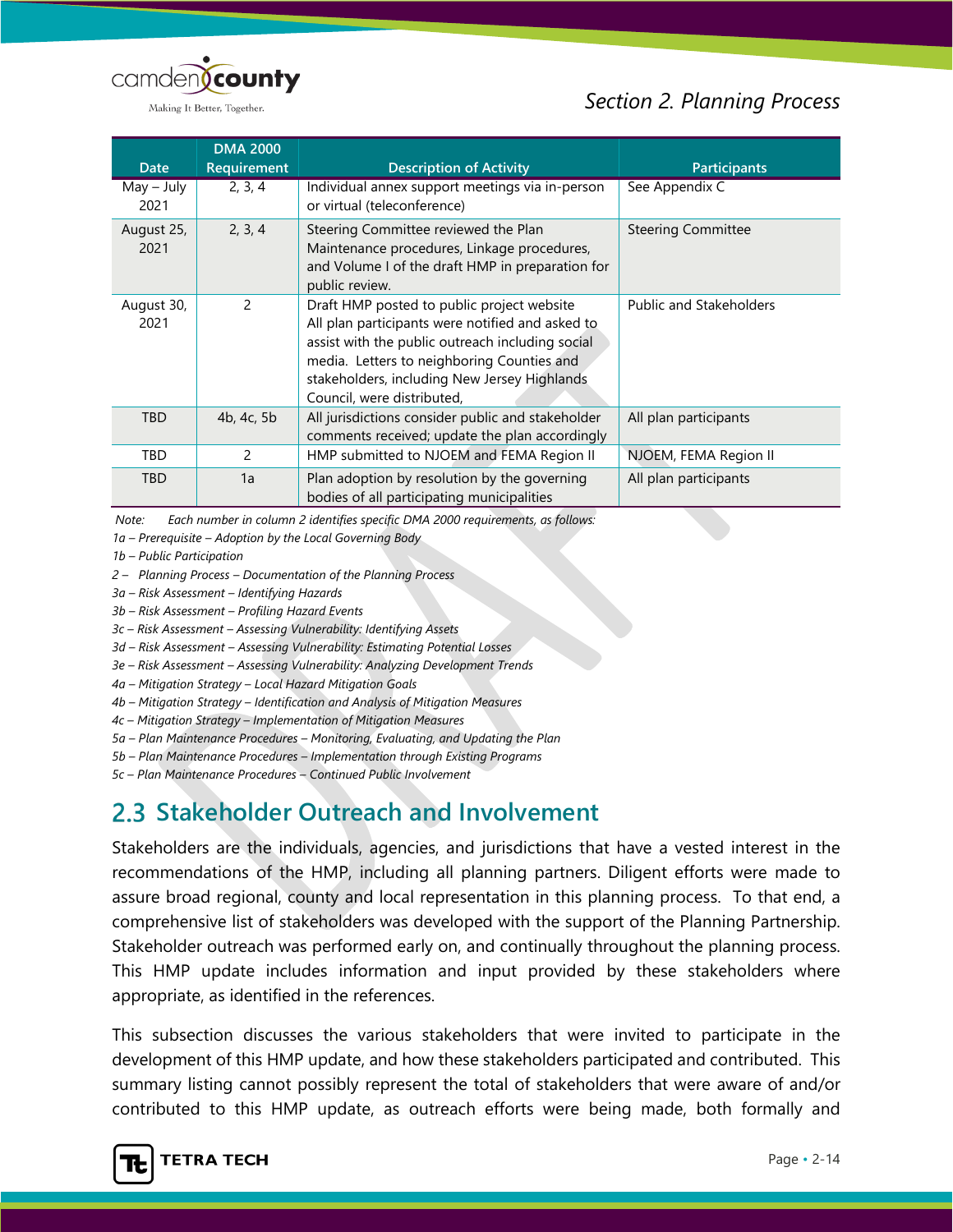

informally, throughout the process by the many planning partners involved in the effort, and documentation of all such efforts is impossible. Instead, this summary is intended to demonstrate the scope and breadth of the stakeholder outreach efforts made during the plan update process:

- All Planning Partnership meetings were open to the public and advertised via the Camden County's website and social media platforms.
- **•** Distributed a stakeholder survey to provide input regarding vulnerabilities, capabilities and mitigation projects.
- **Posted draft plan on the Camden County OEM mitigation webpage and advertised using** social media.
- Distributed letters to regional stakeholders and neighboring counties to review the draft HMP.

#### **2.3.1.1 Federal Agencies**

Please see Appendix B (Participation Documentation) for further details regarding federal agency participation. All responses to the stakeholder surveys may be found in Appendix D (Public and Stakeholder Outreach).

**FEMA Region II:** Provided updated planning guidance; provided summary and detailed NFIP data for planning area; co-presented at the Mitigation Strategy Workshop; and conducted plan review.

Information regarding hazard identification and the risk assessment for this plan update were requested and received or incorporated by reference from the following agencies and organizations:

- **National Climatic Data Center (NCDC)**
- **National Hurricane Center (NHC)**
- National Oceanic and Atmospheric Administration (NOAA)
- **National Weather Service (NWS)**
- **Storm Prediction Center (SPC)**
- **U.S. Army Corps of Engineers (USACE)**
- **U.S. Census Bureau**
- **U.S. Department of Agriculture (USDA)**
- **U.S. Department of Health and Human Services**
- **U.S. Environmental Protection Agency (USEPA)**
- **U.S. Geological Survey (USGS)**

#### **2.3.1.2 State Agencies**

**New Jersey State Police Office of Emergency Management (NJOEM):** Administered the planning grant; provided updated planning guidance; attended the March 2021 Kickoff Meeting,

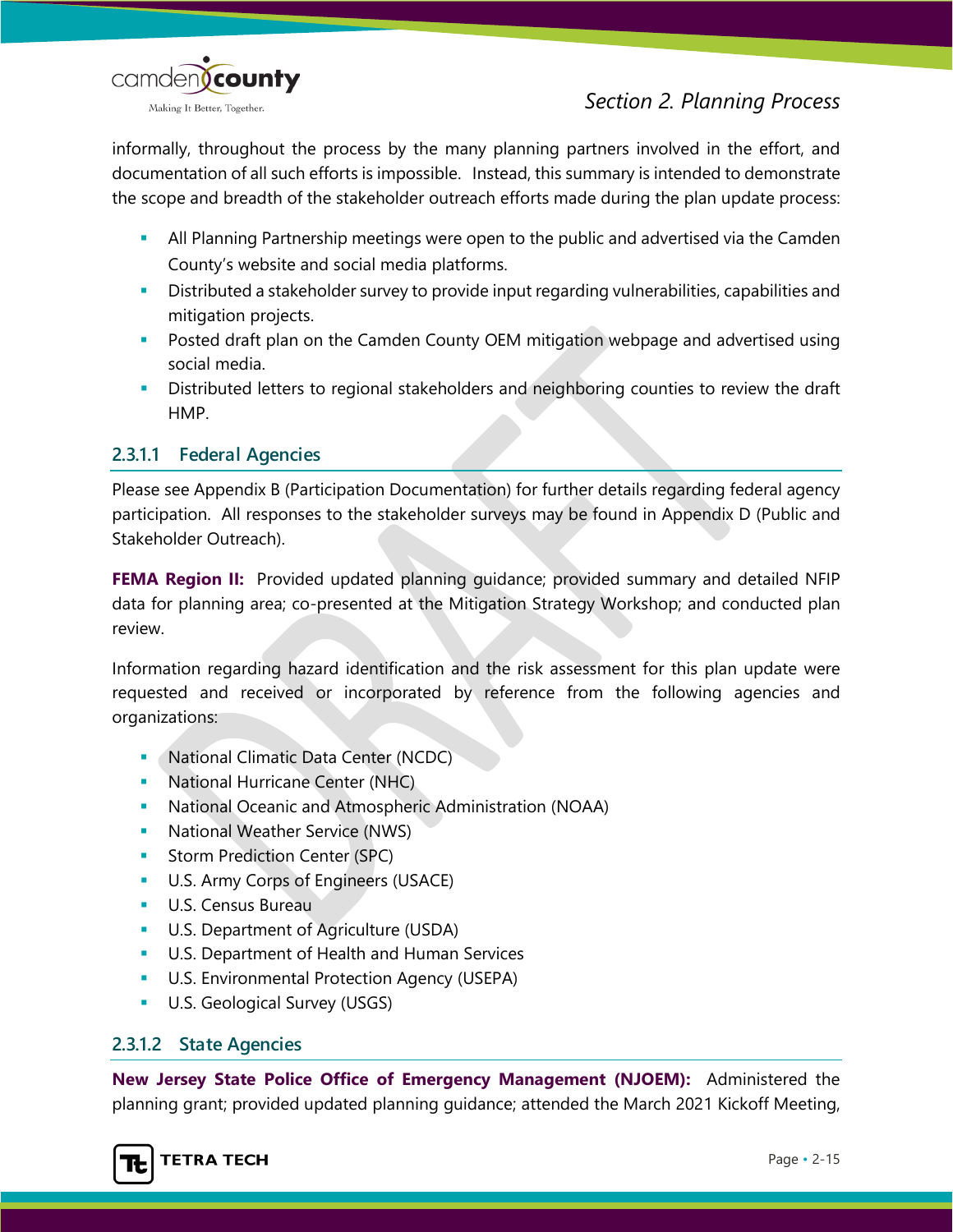

April 2021 Risk Assessment Meeting, and May 2021 Mitigation Strategy Workshop; worked with local jurisdictions in developing their updated mitigation strategy; consulted with individual municipalities interested in applying for 2021 FEMA Hazard Mitigation Assistance grants; and provided review of the draft HMP update.

**New Jersey Department of Environmental Protection (NJDEP):** The NJDEP was requested information regarding dams in Camden County; provided the Community Assistance Visit dates and associated NFIP information for all jurisdictions. In addition, the Bureau of Dam Safety was asked to take the stakeholder survey.

Please see Appendix B (Participation Documentation) for further details regarding state agency participation. All responses to the surveys may be found in Appendix D (Public and Stakeholder Outreach).

#### **2.3.1.3 County and Regional Agencies and Commissions and Non-Profits**

#### **County**

Several County departments were represented on the Steering Committee, and additional departments and divisions actively involved in the HMP update planning process; refer to Table 2-2 and Appendices C and D. As previously noted, Steering Committee members were invited to all meetings, were provided updates via email communication and invited to review the draft HMP. In addition, the following County employees were emailed an announcement regarding the HMP commencement and invited to participate in the citizen survey; refer to Appendix D (Public and Stakeholder Participation).

- **EXECOUNTY Camden County Department of Public Safety**
- **Camden County Public Affairs**
- **Camden County Planning**
- **Camden County Department of Public Works, Division of Engineers**
- **Camden County Department of Public Works**
- **Camden County Community Development**
- **EXECO Arm County Department of Health and Human Services**
- **Camden County Parks**
- **Camden County Office of Sustainability**
- **EXECOMMEN COUNTLEY MUNICIPAL Utility Authority**
- **EXECOUNTY Building and Operations**
- **EXECOMMEN COUNTLEY Municipal Utility Authority**
- **EXECO ADDEN COUNTY ECONOMIC AND WORKFORCE Development**
- **Camden County Environmental Affairs**
- **Camden CountyParks Department**
- **EXEC** Camden County Mosquito Commission
- **EXECOMMENT COUNTY CAMBED COUNTY** Camden County Improvement Authority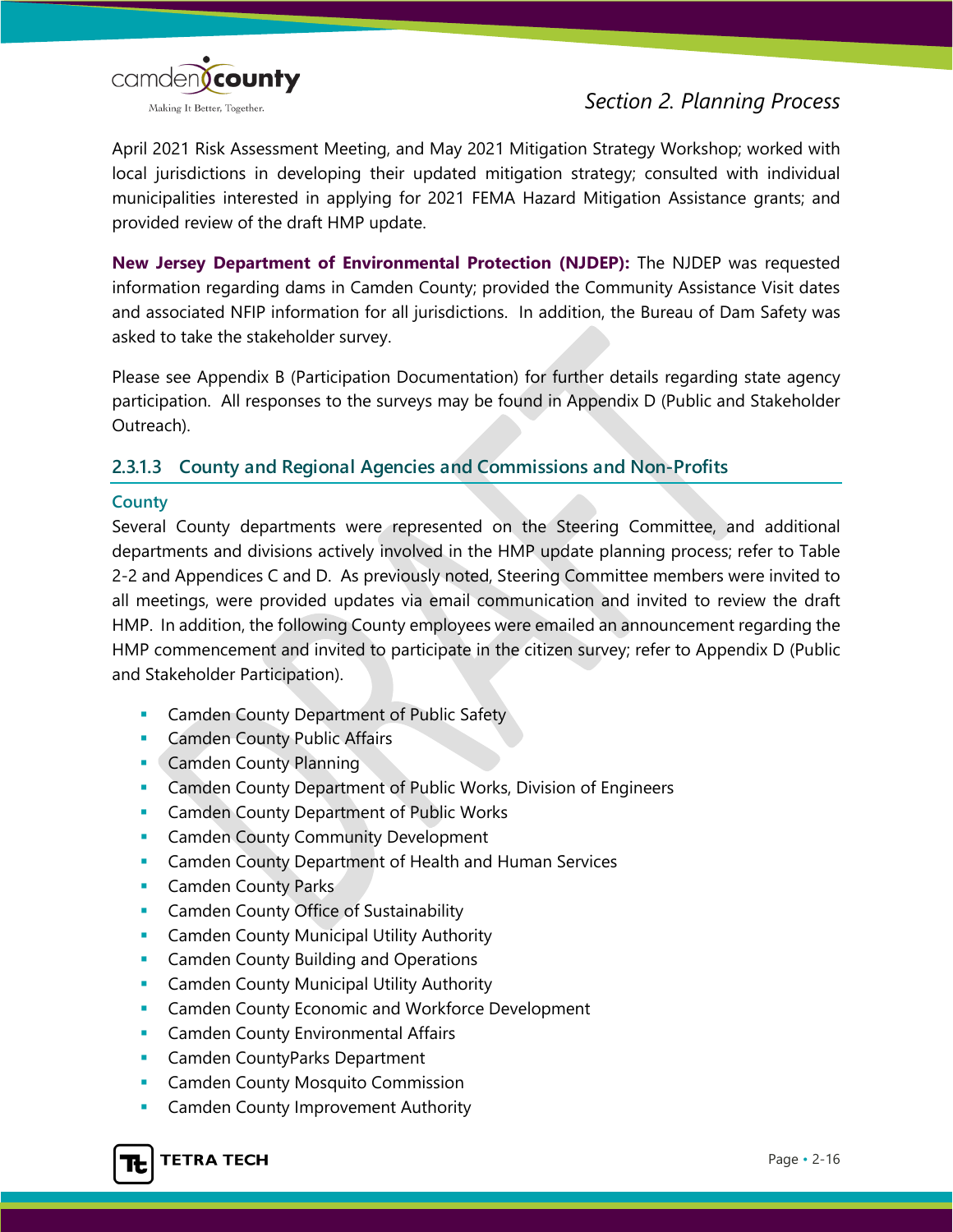

- Chamber of Commerce
- **Cooper Hospital**
- **-** Delaware Valley Regional Planning Commission
- **Camden County College**

#### **2.3.1.4 Regional and Local Stakeholders**

All Planning Partnership meetings were announced on the Camden County HMP project website and posted on social media to invite residents and stakeholders including the following sectors as outlined below. In addition, the County and municipal representatives emailed regional and local stakeholders requesting their participation in stakeholder sector-specific surveys to provide input on vulnerable assets, capabilities, and current/potential future mitigation projects; and invited to provide input on the draft HMP. Due to the current COVID-19 pandemic, questions were included in the stakeholder survey that specifically targeted gaps/challenges faced from March to June 2021 in an effort to obtain additional feedback for the disease outbreak hazard and updated mitigation strategy. Refer to Appendix C (Participation Documentation) for further details regarding regional and local stakeholder agency attendance at meetings and Appendix D (Public and Stakeholder Outreach) for additional details on the public and stakeholder outreach, including responses received to the surveys.

#### **Emergency Services**

Numerous Municipal OEM Coordinators participated as points of contact for municipalities and contributed to the plan. Emergency services stakeholders were contacted directly by Camden County and participating municipalities to take a stakeholder survey which included capabilities, vulnerabilities and mitigation projects/actions specific to agencies that provide emergency services. Overall, 62 responses were received on this survey as summarized in Appendix D. The surveys were distributed to the following:

- Municipal OEM Coordinators
- **All EMS agencies in Camden County**
- **Camden County Fire Coordinator**
- **Camden County EMS Coordinator**
- **Camden County Sheriff's Department**

#### **Health and Social Services**

The following hospital, health care and social service providers were contacted directly by Camden County and participating municipalities to take a stakeholder survey which included the identification of specific mitigation actions/projects. In addition, municipalities were asked to distribute these custom surveys to establishments in their jurisdictions.

- American Red Cross
- Cooper Hospital

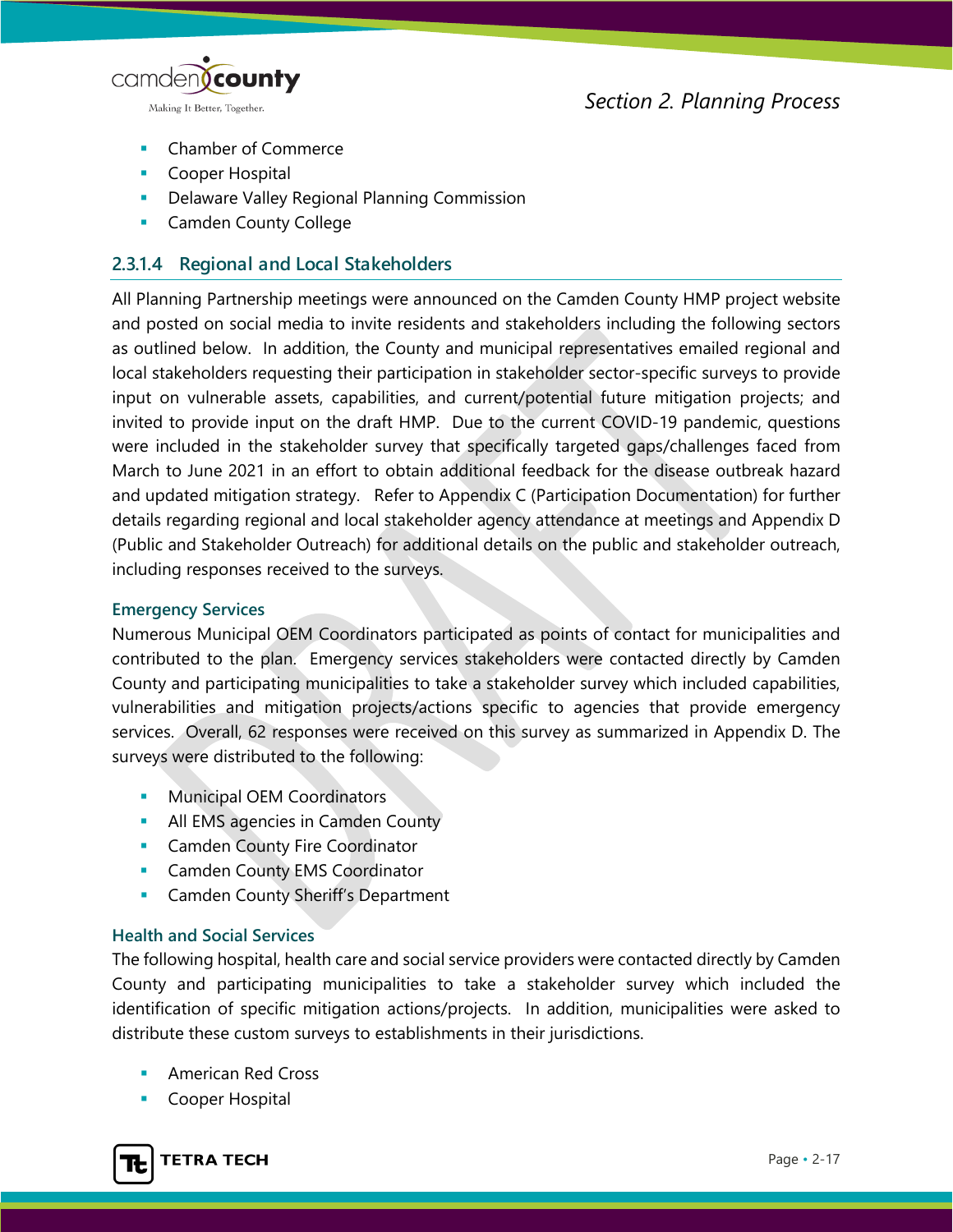

#### **Utilities**

The following stakeholders were contacted directly to take a stakeholder survey that was customized for the utility sector. In addition, representatives were emailed invitations for all Planning Partnership meetings. Questions included opportunities to share vulnerabilities, mitigation projects, as well as needs/gaps as a result of the COVD-19 pandemic.

- **•** Verizon NJ
- New Jersey American Water
- **Jersey Water Works**
- **Aqua New Jersey Inc.**
- **Gloucester Township Utilities**
- **Merchantville Pennsauken Water Commission**
- **Stratford Sewerage Authority**
- **Berlin Water Department**
- **Clementon Borough Water Department**
- **Collingswood Water Department**
- **Gloucester City Sewer Department**
- **Public Service Enterprise Group**
- **Atlantic City Electric**

#### **Business Commerce**

All municipalities were asked to distribute the stakeholder survey to their local chambers of commerce and large employers.

#### **Transportation**

Representatives at the following transportation and public works agencies were emailed directly and asked to take the transportation survey to provide input on capabilities, vulnerabilities and mitigation strategies. In addition, representatives were emailed invitations for all Planning Partnership meetings. Municipalities were also asked to distribute the stakeholder survey to their public works departments.

- NJ DOT
- **NJ** Transit
- **Delaware Bridge Commission**
- **Glassboro-Camden Line**
- **Camden County Airport**
- **New Jersey Railroad Association**
- **-** Delaware River Port Authority

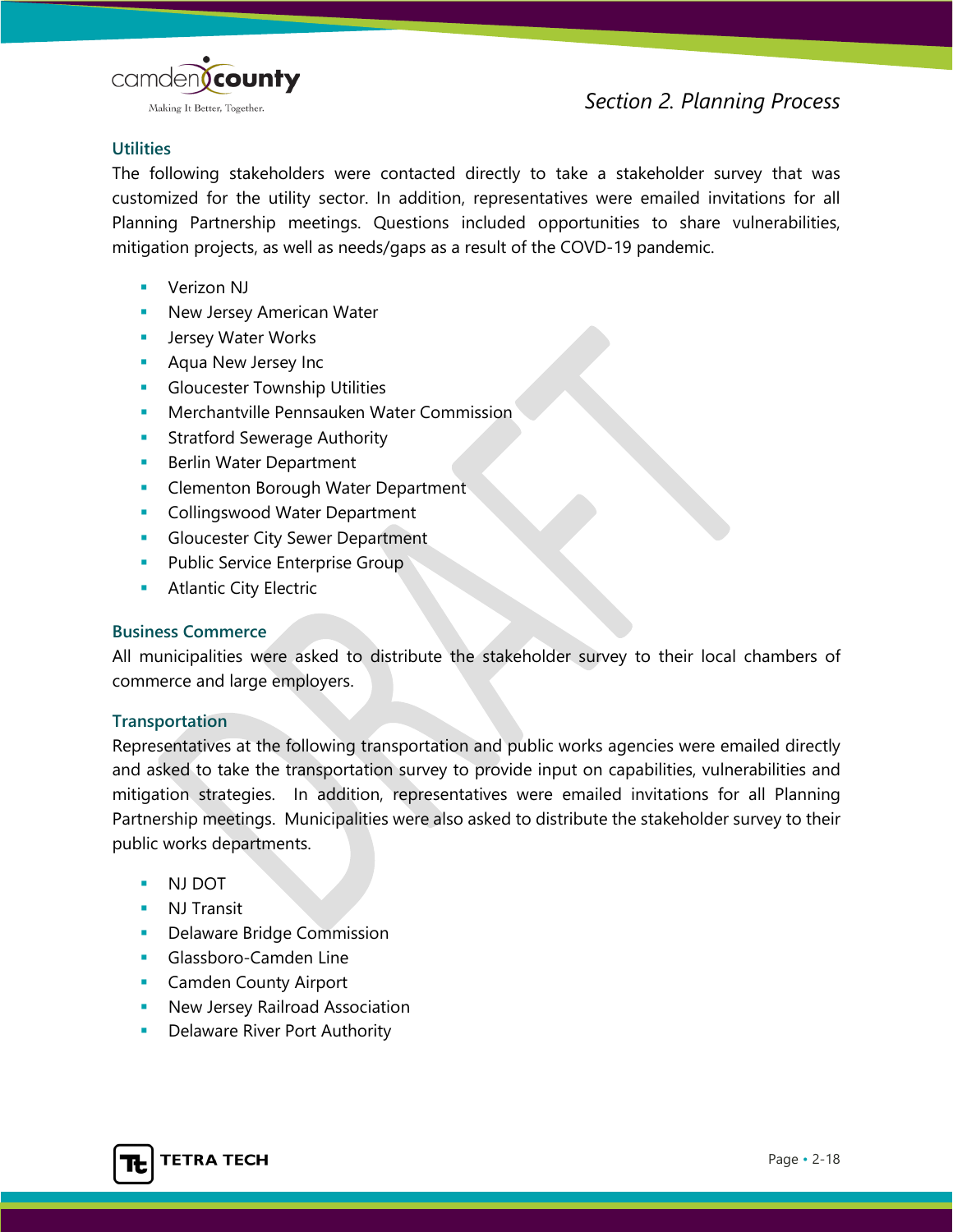

#### **Academia**

The following academic institutions were asked to take a stakeholder survey customized for academia. In addition, representatives were emailed invitations for all Planning Partnership meetings. Municipalities were also asked to distribute this survey to their local school districts.

- **Rutgers University** 
	- **Office of the State Climatologist**
	- **School of Planning and Public Policy**
	- **Climate Institute**
- Rutgers University Camden
- **Camden County College**

#### **Regional Agencies and Neighboring Counties**

The following regional agencies and neighboring counties were asked to take a stakeholder survey. In addition, Camden County sent letters to each of the County OEM departments as well as the County Administrators. Additional participation is noted below:

- **City of Philadelphia, PA**
- **Burlington County, NJ**
- **Gloucester County, NJ**
- **Atlantic County, NJ**
- **Sustainable Jersey**
- **NJ Pinelands Commission**
- **NJ** Future
- **The Trust for Public Land**
- **Lower Delaware Wild and Scenic Recreational River**
- **Delaware Valley Regional Planning Commission**
- Newton Creek Watershed Association

## **Public Participation - Citizen Involvement**

In order to facilitate better coordination and communication between the Planning Partnership and citizens and to involve the public in the planning process, it was determined that meeting dates/locations will be made available to the public via the Camden County OEM webpage dedicated to the HMP update and social media; and the draft HMP available on the Camden County OEM webpage. The participating partners also feel that community input on the HMP will increase the likelihood of hazard mitigation becoming one of the standard considerations in the evolution and growth of the County.

The Planning Partnership has made the following efforts toward public participation in the development and review of the HMP:

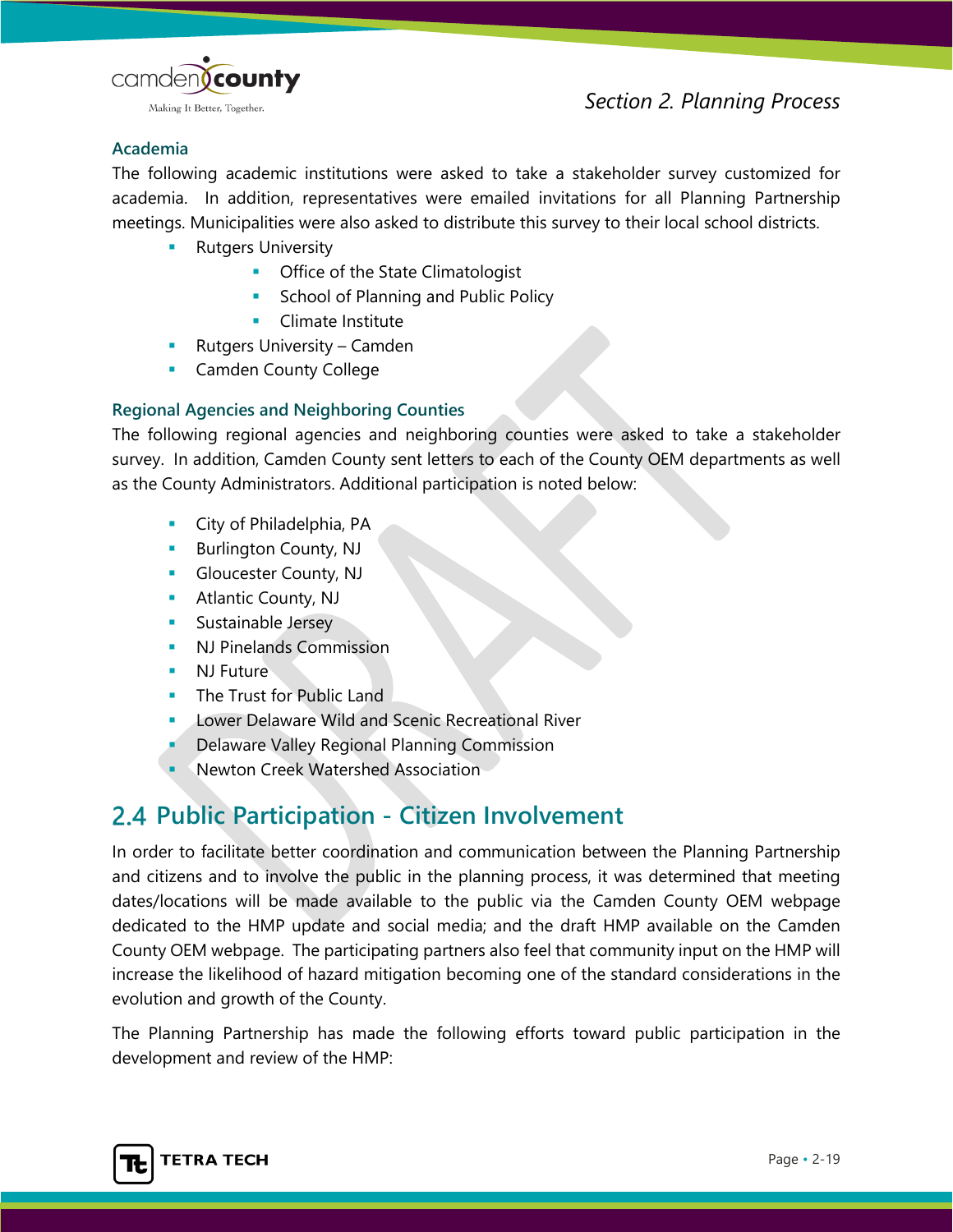

**The Camden County OEM created a dedicated webpage for this project. The webpage went** live in February 2021 and was continuously updated throughout the planning process. The public webpage contains a project overview, meeting announcements, draft documents for review and comment, and a link to the citizens and stakeholder surveys; refer to Figure 2-1 for a screenshot of the public webpage and brochure.

#### *Figure 2-1. Screenshot of the 2022 HMP Update Website*

|                             |                                      |                            | Get Social With Us: [7]           |
|-----------------------------|--------------------------------------|----------------------------|-----------------------------------|
| camdencounty                | What are you looking for?            |                            | Q                                 |
| Making It Better, Together. |                                      |                            |                                   |
|                             |                                      |                            |                                   |
| <b>I WANT TO</b>            | <b>ENJOY CAMDEN COUNTY</b>           | <b>SERVICES A-Z</b>        | <b>YOUR GOVERNMENT</b>            |
| Report an Issue, Learn More | Arts, Culture, Events, Nature & More | <b>Search our Services</b> | <b>Commissioners, Departments</b> |
|                             |                                      |                            |                                   |

Home » Public Safety » 2022 Hazard Mitigation Plan

# **2022 Hazard Mitigation Plan**

| ■ 2022 Hazard Mitigation                     | Welcome                                                                                                                                                                                                                                     |
|----------------------------------------------|---------------------------------------------------------------------------------------------------------------------------------------------------------------------------------------------------------------------------------------------|
| Plan                                         | Welcome to the Camden County Hazard Mitigation Plan (HMP) website. The HMP is required by state and federal                                                                                                                                 |
| Safety Programs and Tips                     | agencies in order for communities in Camden County to be eligible for certain types of mitigation funding to reduce<br>hazard risk. This website provides project updates, resources, and links to hazard mitigation in support of the plan |
| Camden County Police                         | update.                                                                                                                                                                                                                                     |
| Department                                   | The goal of the project is to save lives and property through the reduction of hazard vulnerability for the entire                                                                                                                          |
| Communications Center 9-<br>$1 - 1$          | county. During the course of this planning project, county and local leaders will work in tandem to identify risks,<br>assess capabilities, and formulate a strategy to reduce disaster vulnerability.                                      |
|                                              | Public and stakeholder participation and feedback is a vital part of the hazard mitigation planning process. Please                                                                                                                         |
| ■ Community Emergency                        | check the engagement page regularly for information on upcoming opportunities to engage in the planning                                                                                                                                     |
| Response Team                                | process. If you would like to get in touch with the project team, please use the following contact information:                                                                                                                             |
| County Animal Response                       | <b>Project Contact:</b>                                                                                                                                                                                                                     |
| Team                                         | Jessica R. Stokes                                                                                                                                                                                                                           |
| • Damage Assessment Portal                   | Jessica.Stokes@camdencodps.org                                                                                                                                                                                                              |
| <b>Emergency Management</b>                  | <b>Quick Links:</b>                                                                                                                                                                                                                         |
| <b>Emergency Notification</b>                | General Information                                                                                                                                                                                                                         |
| System (CivicReady)                          | • What is Hazard Mitigation                                                                                                                                                                                                                 |
| <b>Eire Marshall</b>                         | Purposes and Need for Plan                                                                                                                                                                                                                  |
|                                              | ■ Outcomes<br>Process Overview                                                                                                                                                                                                              |
| • Highway Traffic Safety                     | <b>Participation</b>                                                                                                                                                                                                                        |
|                                              | <b>Engagement / Meetings</b>                                                                                                                                                                                                                |
| Regional Emergency<br><b>Training Center</b> | • Draft Plan for Review                                                                                                                                                                                                                     |
|                                              | <b>Resources</b>                                                                                                                                                                                                                            |

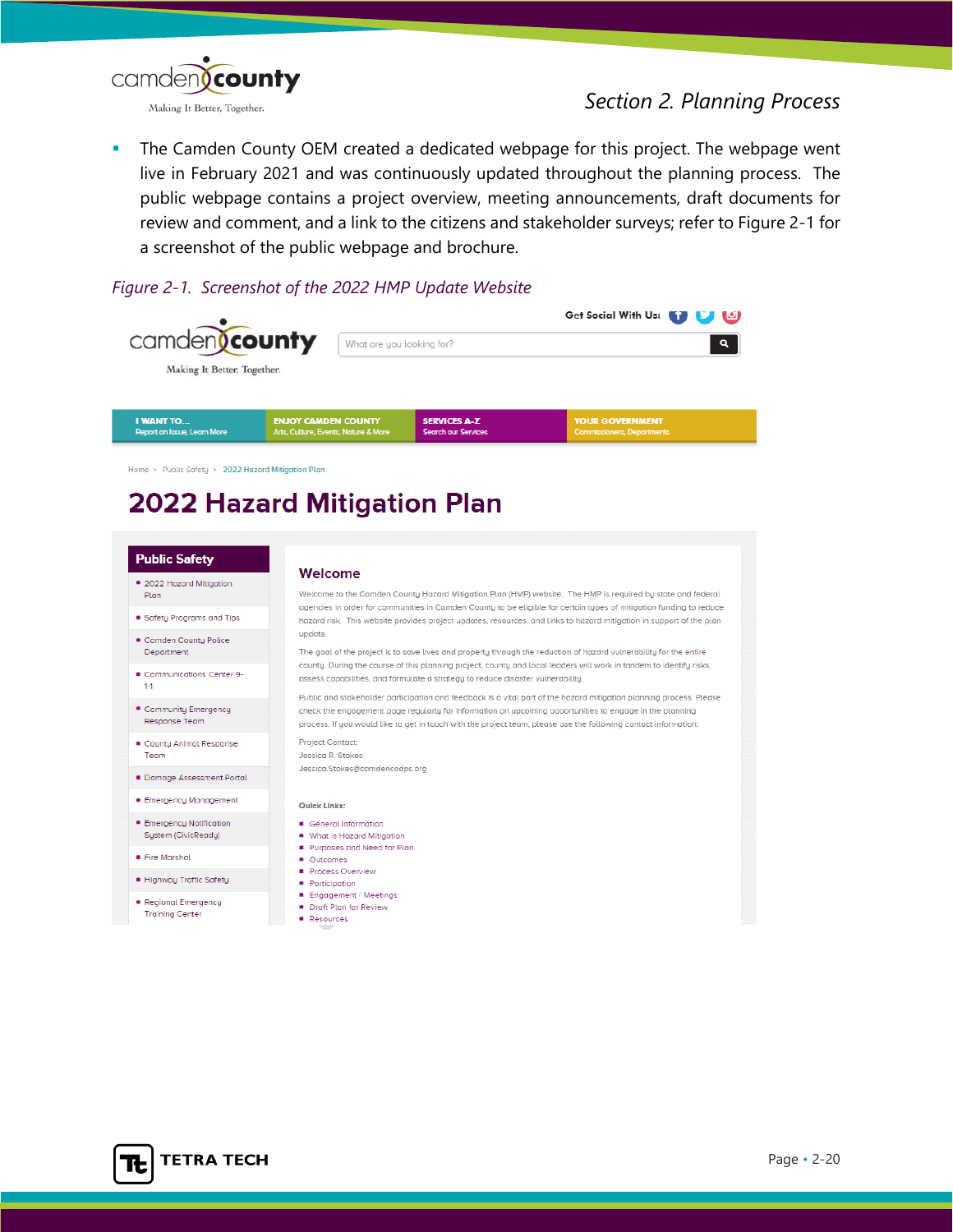

- All hazard mitigation Planning Partnership meetings were open to the public and advertised on the Camden County HMP webpage and through social media (Facebook, Instagram, and Twitter), refer to Figure 2-2 for an example post. The citizen survey was available through the website, social media, and the StoryMap. Additional examples of County and municipal outreach are presented in Appendix D.
- The Camden County issued an official News

*Figure 2-2. Example Social Media Post to Advertise the Kick-Off Meeting to the Public*mden County is updating<br>Elazard Mitigation Plan.<br>Pase consider attending the<br>Koff meeting on March 2<br>Pisit the website for more **CAMDEN COUNTY** 

*Section 2. Planning Process*



Release that announced the commencement of the HMP update and invited the public to attend the kickoff meeting and take the citizen survey. This News Release was also posted on the County website; refer to Appendix D for a copy.

- An online natural hazards preparedness citizen survey was developed to gauge household preparedness that may impact the County and to assess the level of knowledge of tools and techniques to assist in reducing risk and loss of those hazards. The questionnaire asked quantifiable questions about citizen perception of risk, knowledge of mitigation, and support of community programs. The questionnaire also asked several demographic questions to help analyze trends. The questionnaire has been available on the public webpage since February 2021, and further advertised on additional County and municipal websites and on printed materials. Reponses were collected and shared with the Planning Partnership at the April 2021 and May 2021 meetings to inform problem statement development and mitigation action development. As of June 2021, 126 residents responded to the survey. Appendix D summarizes public input received through the webpage, the online survey, and other sources.
- In April 2021, a StoryMap was released on the County's mitigation webpage and through social media (Facebook, Instagram, and Twitter) to provide additional information regarding the Mercer County HMP update and serve as another source of risk communication to residents. The StoryMap summarizes the planning process, provides links to the citizen and stakeholder surveys, and had individual pages for each hazard of concern. The pages for each hazard of concern provide a brief overview of each hazard and hyperlinks to additional resources, when available. For the spatial hazards, residents can dynamically pan a map to view the hazard area relevant to areas in the County.
- Camden County residents were provided an opportunity to comment on the draft HMP before submittal to FEMA. The HMP was posted on the HMP public webpage on August 30, 2021 for review. All jurisdictions were requested to assist with advertising the plan was posted via their websites and

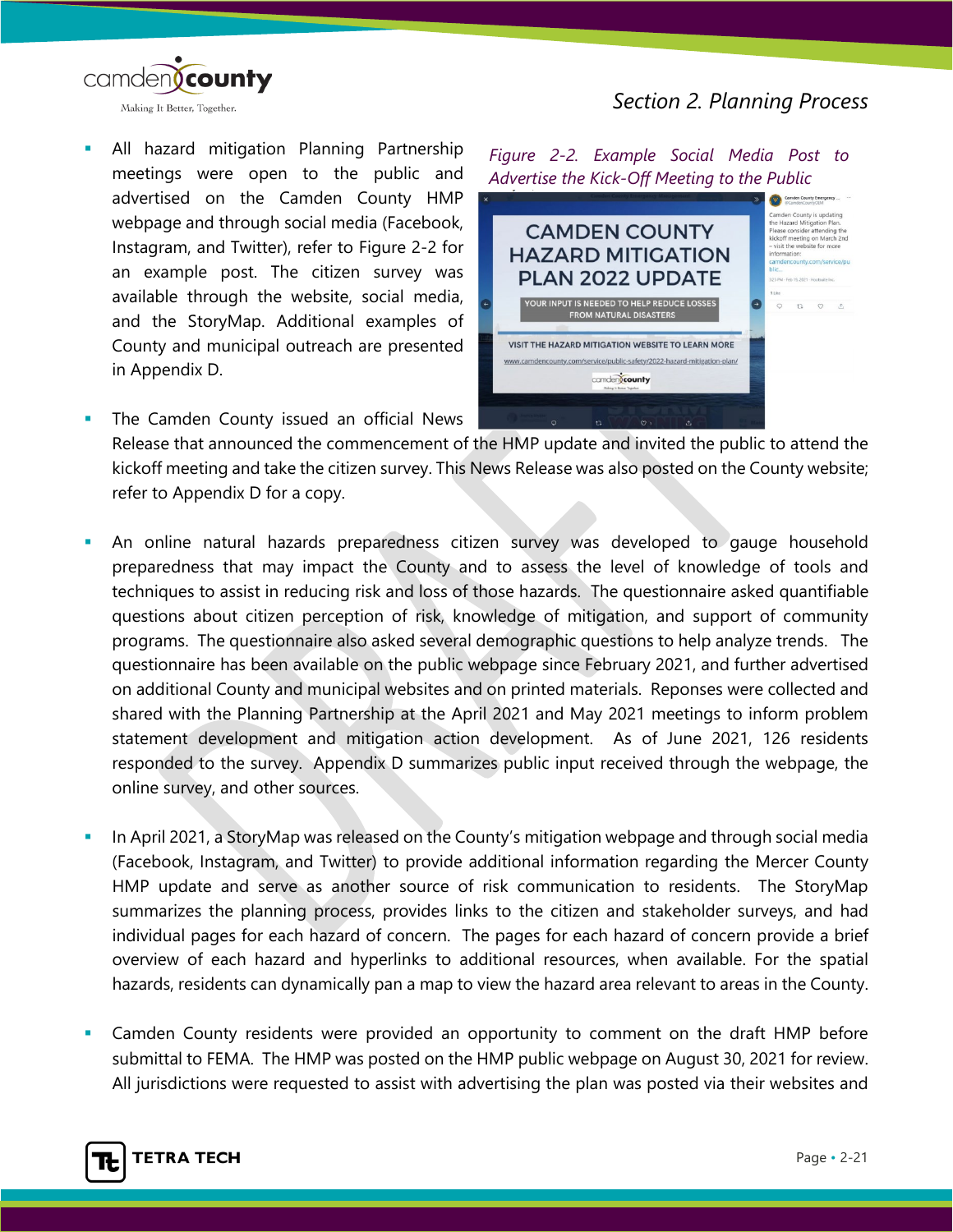



social media. Public comments received through September 30, 2021 were distributed to Planning Partnership for their consideration.

 Additional examples of public outreach efforts by the Planning Partnership, and results of surveys distributed, are presented in Appendix D (Public and Stakeholder Outreach Documentation).

# **INCORPORATION OF EXISTING PLANS, STUDIES, REPORTS AND TECHNICAL INFORMATION**

The Camden County HMP strives to use the best available technical information, plans, studies and reports throughout the plan process to support hazard profiling; risk and vulnerability assessment; review and evaluation of mitigation capabilities; and the identification, development and prioritization of county and local mitigation strategies.

The asset and inventory data used for the risk and vulnerability assessments is presented in the County Profile (Section 3). Details of the source of this data, along with technical information on how the data was used to develop the risk and vulnerability assessment, is presented in the Risk Assessment, specifically in Section 4.2 Methodology and Tools, as well as throughout the hazard profiles in Section 4.4 (Hazard Profiles). Further, the source of technical data and information used may be found within the References section.

Plans, reports, and other technical information were identified and provided directly by the County, participating jurisdictions, and numerous stakeholders involved in the planning effort, as well as through independent research by the planning consultant. The County and participating jurisdictions were tasked with updating the inventory of their Planning and Regulatory capabilities in Section 9 (Jurisdictional Annexes) and providing relevant planning and regulatory documents, as applicable. Relevant documents, including plans, reports, and ordinances were reviewed to identify the following:

- **Existing County and municipal capabilities.**
- Needs and opportunities to develop or enhance capabilities, which may be identified within the County or local mitigation strategies.
- Mitigation-related goals or objectives considered in the review and update of the overall Goals and Objectives in Section 6 (Mitigation Strategy).
- **Proposed, in-progress, or potential mitigation projects, actions, and initiatives to be incorporated** into the updated County and local mitigation strategies.

The following local regulations, codes, ordinances, and plans were reviewed during this process to develop mitigation planning goals, objectives, and strategies that are consistent across local and regional planning and regulatory mechanisms to accomplish complementary and mutually supportive strategies:

- Master Plans
- Building Codes

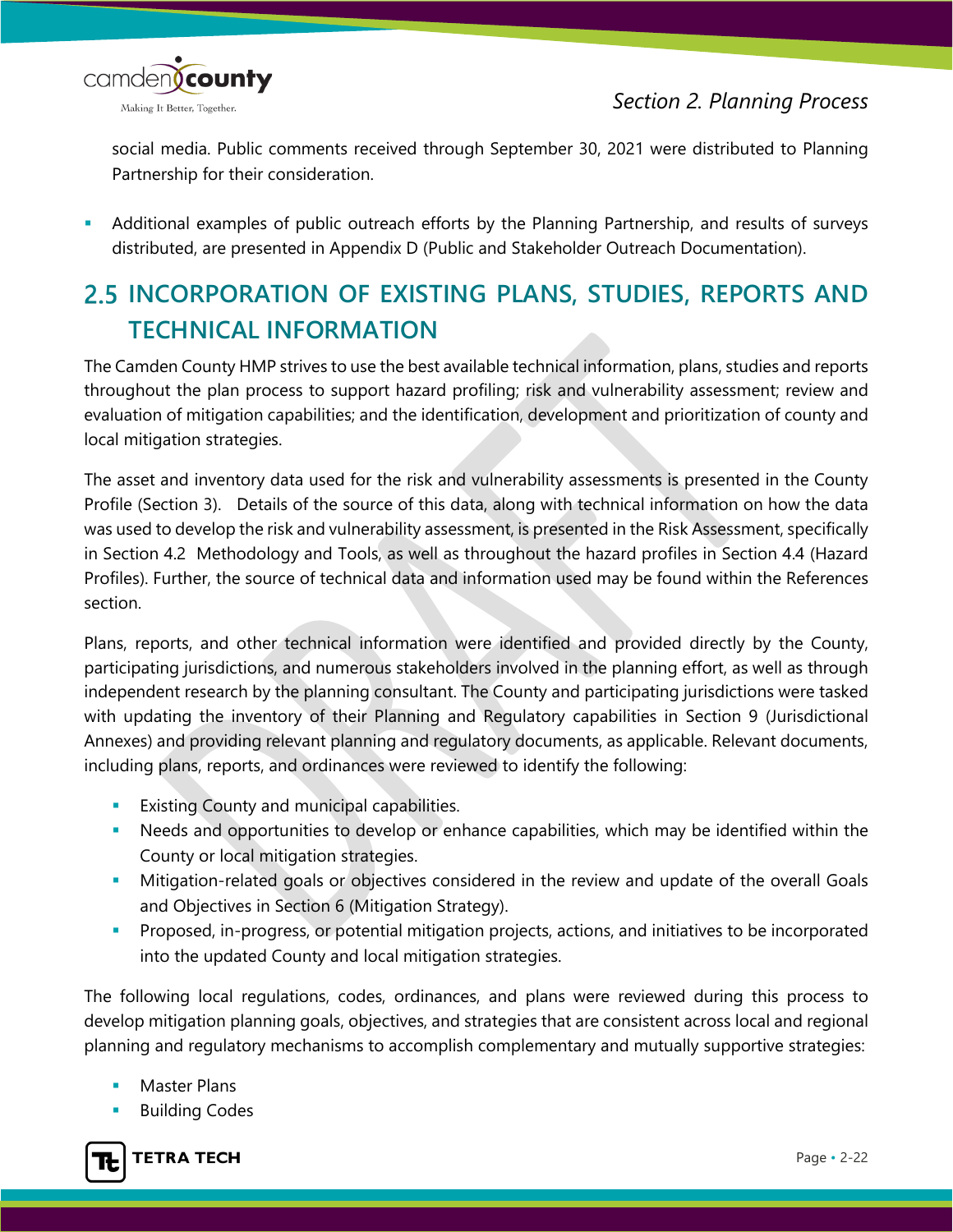

- **EXECONICE 2** Zoning and Subdivision Ordinances
- **NFIP Flood Damage Prevention Ordinances**
- **Site Plan Requirements**
- **Stormwater Management Plans**
- **Emergency Management and Response Plans**
- **Land Use and Open Space Plans**
- **Capital Plans**
- **New Jersey State Hazard Mitigation Plan (2019)**

## **Integration with Existing Planning Mechanisms and Programs**

Effective mitigation is achieved when hazard awareness and risk management approaches and strategies become an integral part of public activities and decision-making. Within the County there are many existing plans and programs that support hazard risk management, and thus it is critical that this hazard mitigation plan integrate and coordinate with, and complement, those mechanisms.

Section 5 (Capability Assessment) provides a summary and description of the existing plans, programs, and regulatory mechanisms at all levels of government (federal, state, county, and local) that support hazard mitigation within the County. Within each jurisdictional annex in Section 9, the County and each participating jurisdiction identified how they integrated hazard risk management into their existing planning, regulatory, and operational/administrative framework (*integration capabilities*) and how they intend to promote this integration (*integration actions*).

A further summary of these continued efforts to develop and promote a comprehensive and holistic approach to hazard risk management and mitigation is presented in Section 7 (Plan Maintenance).

## **Continued Public Involvement**

Camden County and participating jurisdictions are committed to the continued involvement of the public in the hazard mitigation process. This HMP update will be made available for review on the HMP public webpage. Each jurisdiction's elected official shall be responsible for receiving, tracking, and filing public comments regarding this HMP update.

A notice regarding annual updates of the plan and the location of plan copies will be publicized annually after the annual plan evaluation meeting (refer to Section 7 – Plan Maintenance) and posted on the public website at: [https://www.camdencounty.com/service/public-safety/2022-hazard-mitigation-plan/.](https://www.camdencounty.com/service/public-safety/2022-hazard-mitigation-plan/)

The public was provided an opportunity to comment on the HMP update as a part of the annual mitigation planning evaluation process and the next five-year mitigation plan update. The HMP Coordinator (currently Jessica R. Stokes, Office of Emergency Management) is responsible for coordinating the plan evaluation portion of the meeting, soliciting feedback, collecting and reviewing the comments, and ensuring their incorporation in the 5-year plan update as appropriate; however, members of the Planning Partnership will assist the HMP Coordinator. Additional meetings may also be held as